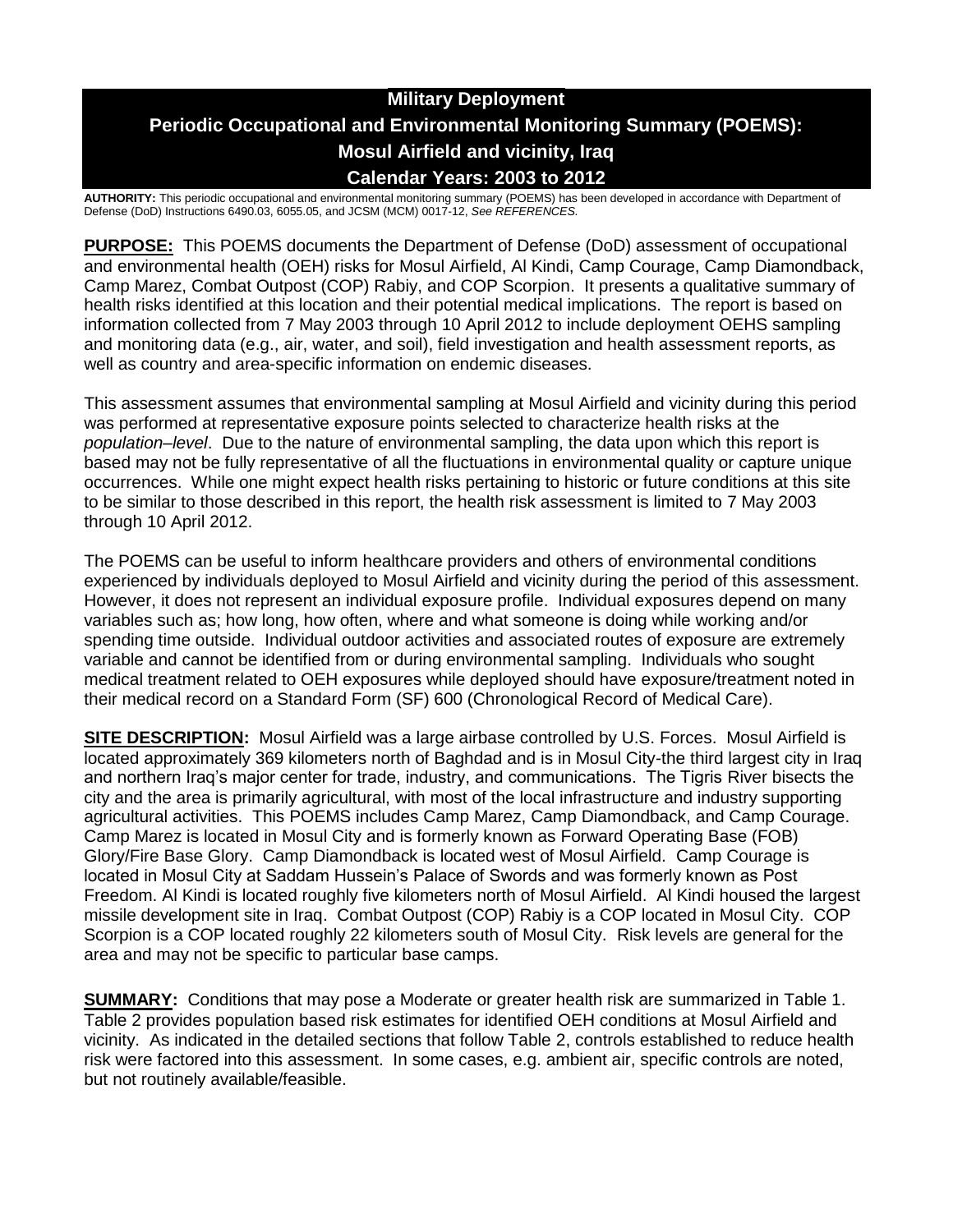## **Table 1: Summary of Occupational and Environmental Conditions with MODERATE or Greater Health Risk**

#### *Short-term health risks & medical implications:*

The following hazards may be associated with potential acute health effects in some personnel during deployment at Mosul Airfield and vicinity that includes Al Kindi, Camp Courage, Camp Diamondback, Camp Marez, COP Rabiy, and COP Scorpion:

Inhalable coarse particulate matter less than 10 micrometers in diameter ( $PM_{10}$ ); food/waterborne diseases (e.g., bacterial diarrhea, hepatitis A, typhoid/paratyphoid fever, diarrhea-cholera, diarrhea-protozoal, brucellosis, hepatitis E); other endemic diseases ( cutaneous leishmaniasis (acute), Crimean-Congo hemorrhagic fever, sandfly fever, typhus-miteborne, leptospirosis, schistosomiasis, Tuberculosis (TB), rabies, Q fever); heat stress; and PM<sub>10</sub> from the Al Mishraq sulfur fire incident. For food/waterborne diseases (e.g., bacterial diarrhea, hepatitis A, typhoid/paratyphoid fever, diarrhea-cholera, diarrhea-protozoal, brucellosis, hepatitis E), if ingesting local food and water, the health effects can temporarily incapacitate personnel (diarrhea) or result in prolonged illness (hepatitis A, typhoid/paratyphoid fever, brucellosis, hepatitis E). Risks from food/waterborne diseases may have been reduced with preventive medicine controls and mitigation, which includes hepatitis A and typhoid fever vaccinations and only drinking from approved water sources in accordance with standing CENTCOM policy. For other vector-borne endemic diseases (cutaneous leishmaniasis (acute), Crimean-Congo hemorrhagic fever, sandfly fever, typhus-miteborne), these diseases may constitute a significant risk due to exposure to biting vectors; risk reduced to 'Low' by proper wear of the treated uniform, application of repellent to exposed skin, bed net use, and appropriate chemoprophylaxis, as well as minimizing areas of standing water and other vector-breeding areas. For water contact diseases (leptospirosis and schistosomiasis) activities involving extensive contact with surface water increase risk. For respiratory diseases (TB), personnel in close-quarter conditions could have been at risk for person-toperson spread. Animal contact diseases (rabies, Q fever), pose year-round risk. For heat stress, risk can be greater during months of June through August, and greater for susceptible persons including those older than 45, of low fitness level, unacclimatized, or with underlying medical conditions. Risks from heat stress may have been reduced with preventive medicine controls, work-rest cycles, proper hydration and nutrition, and mitigation.

Air quality: For inhalable coarse particulate matter less than 10 micrometers in diameter (PM<sub>10</sub>), the PM<sub>10</sub> overall short-term risk was 'Low to Moderate.' For inhalable fine particulate matter less than 2.5 micrometers in diameter ( $PM_{2.5}$ ), the PM<sub>2.5</sub> overall short-term risk was not characterized due to insufficient data. However, exposures to PM<sub>10</sub> and PM<sub>2.5</sub> may vary, as conditions may vary, and may result in mild to more serious short-term health effects (e.g., eye, nose or throat and lung irritation) in some personnel while at this site, particularly exposures to high levels of dust such as during high winds or dust storms. For PM<sub>10</sub> and PM<sub>2.5</sub>, certain subgroups of the deployed forces (e.g., those with pre-existing asthma/cardiopulmonary conditions) are at greatest risk of developing notable health effects. For burn pits, the short-term risk for PM<sub>10</sub> was 'none identified based on limited data' and the short-term risk for PM<sub>2.5</sub> was 'not characterized due to insufficient data' see Section 10.7. For the Al Mishraq sulfur fire incident, June 2003, the PM10 overall short-term risk was 'Low to High' - See Section 10.8 and the USAPHC factsheet on the Al Mishraq sulfur fire incident (Reference 18) for more details. For burn pits and the Al Mishraq sulfur fire incident, exposures may vary, and exposure to high levels of  $PM_{10}$  and to  $PM_{2.5}$  in the smoke may also result in mild to more serious short-term health effects (e.g., eye, nose or throat and lung irritation) in some personnel and certain subgroups while at this site. Although most short-term health effects from exposure to particulate matter and burn pit smoke should have resolved post-deployment, providers should be prepared to consider the relationship between deployment exposures and current complaints. Some individuals may have sought treatment for acute respiratory irritation during their time at Mosul Airfield and vicinity. Personnel who reported with symptoms or required treatment while at this site should have exposure and treatment noted in medical record (e.g., electronic medical record and/or on a Standard Form (SF) 600 (Chronological Record of Medical Care).

#### *Long-term health risks & medical implications:*

The following hazards may be associated with potential chronic health effects in some personnel during deployment at Mosul Airfield and vicinity that includes Al Kindi, Camp Courage, Camp Diamondback, Camp Marez, COP Rabiy, and COP Scorpion:

#### Air quality:

For inhalable fine particulate matter less than 2.5 micrometers in diameter (PM2.5), the overall long-term risk was not evaluated due to insufficient data. Inhalable coarse particulate matter less than 10 micrometers in diameter ( $PM_{10}$ ) was not evaluated for long-term risk due to no available health guidelines. However, the area is a dusty desert environment, and conditions may have varied. In addition, for burn pits, the long-term risk for PM2.5 was not characterized due to insufficient limited data,  $PM_{10}$  was not evaluated for long-term risk due to no available health guidelines); however, conditions may have varied – see Section 10.7. For inhalational exposure to high levels of dust,  $PM_{10}$  and  $PM_{2.5}$ , such as during high winds or dust storms, and for exposure to burn pit smoke, it is considered possible that some otherwise healthy personnel who were exposed for a long-term period to dust and particulate matter could develop certain health conditions (e.g., reduced lung function, cardiopulmonary disease). Personnel with a history of asthma or cardiopulmonary disease could potentially be more likely to develop such chronic health conditions. While the dust and particulate matter exposures and exposures to burn pits are acknowledged, at this time there were no specific recommended, post-deployment medical surveillance

> Page 2 of 26 Reviewed by CENTCOM (06 January 2015) Final Approval Date (13 April 2018)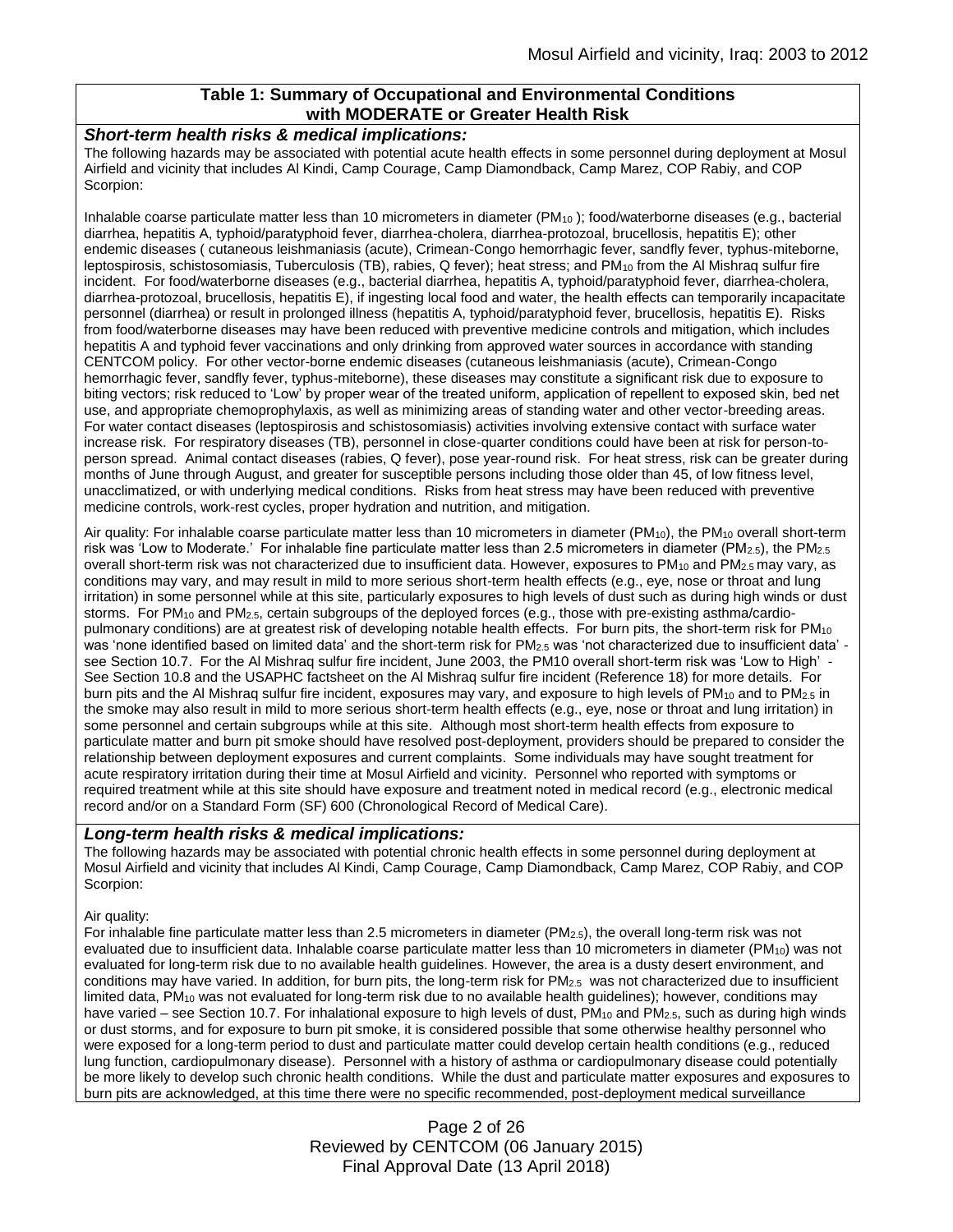evaluations or treatments. Providers should still consider overall individual health status (e.g., any underlying conditions/susceptibilities) and any potential unique individual exposures (such as burn pits/barrels, incinerators, occupational or specific personal dosimeter data) when assessing individual concerns. Certain individuals may need to be followed/evaluated for specific occupational exposures/injuries (e.g., annual audiograms as part of the medical surveillance for those enrolled in the Hearing Conservation Program; and personnel covered by Respiratory Protection Program and/or Hazardous Waste/Emergency Responders Medical Surveillance).

Al Mishraq sulfur fire incident, June 2003: It is plausible that pulmonary conditions in some individuals could be associated with exposure to the 2003 Mishraq State sulfur fire event. Constrictive bronchiolitis is included, because this condition has been scientifically associated with very high exposures to SO2. While personnel exposure levels and duration varied considerably, individual risk factors or susceptibilities may play a role. Since the actual group of all exposed persons is not definitively known, and since it is not a routine diagnosis, it is possible that exposed personnel may have this outcome. The 2010 USAPHC report (Reference 19) included several suggested courses of action, including standardized medical evaluations for exposed personnel presenting with shortness of breath or dyspnea on exertion. See Section 10.8 and the USAPHC factsheet on the Al Mishraq sulfur fire incident (Reference 18) for more details.

Multiple members of the 1/24 Battalion (BN) Stryker Brigade Combat Team (SBCT) reported a variety of long-term health effects and concerns—see Section 10.9. The USAPHC engaged in fact finding for areas of exposure and potential health implications. Little objective information was available regarding potential exposures and limited environmental monitoring was conducted. Health effects reported by Unit members did not have clear associations with potential exposures that were identified by the Unit. While available data were limited, long-term health effects were not expected based on the information available. Additionally, a disease cluster was not evident (Reference 20).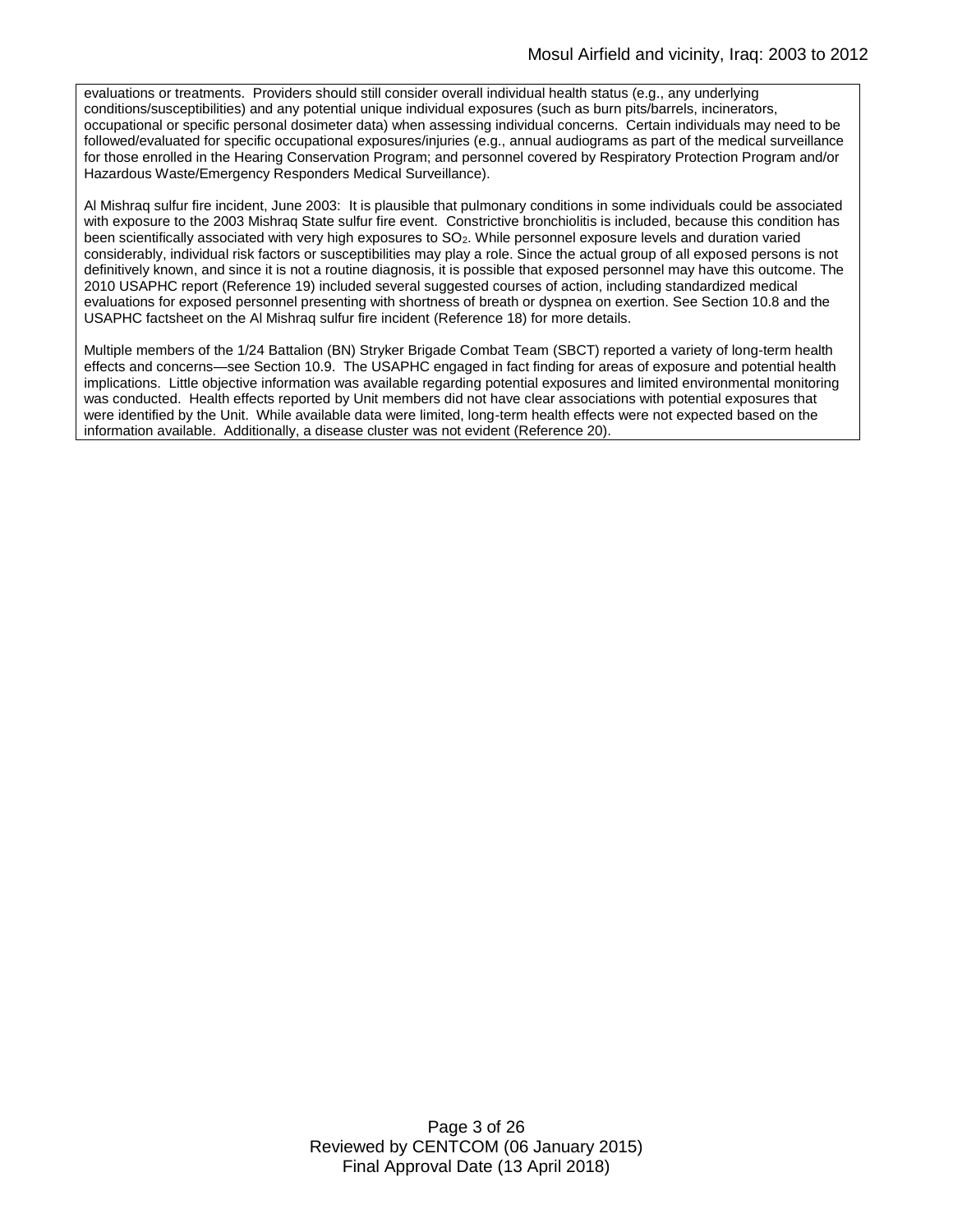|                                                                                         | Table 2. Population-Based Health Risk Estimates - Mosul Airfield and vicinity that includes Al Kindi, |
|-----------------------------------------------------------------------------------------|-------------------------------------------------------------------------------------------------------|
| Camp Courage, Camp Diamondback, Camp Marez, COP Rabiy, and COP Scorpion <sup>1, 2</sup> |                                                                                                       |

| Source of<br><b>Identified Health</b><br>Risk <sup>3</sup>                      | Unmitigated Health Risk Estimate <sup>4</sup>                                                                                                                                                                                                                                                                                                                                         | <b>Control Measures</b><br>Implemented                                                                                                                                                                              | Residual Health Risk Estimate <sup>4</sup>                                                                                                                                                                                                                                                                               |
|---------------------------------------------------------------------------------|---------------------------------------------------------------------------------------------------------------------------------------------------------------------------------------------------------------------------------------------------------------------------------------------------------------------------------------------------------------------------------------|---------------------------------------------------------------------------------------------------------------------------------------------------------------------------------------------------------------------|--------------------------------------------------------------------------------------------------------------------------------------------------------------------------------------------------------------------------------------------------------------------------------------------------------------------------|
| <b>AIR</b>                                                                      |                                                                                                                                                                                                                                                                                                                                                                                       |                                                                                                                                                                                                                     |                                                                                                                                                                                                                                                                                                                          |
| Particulate<br>matter less than<br>10 micrometers<br>in diameter<br>$(PM_{10})$ | Short-term: Low to Moderate, Daily<br>levels vary, acute health effects (e.g.,<br>upper respiratory tract irritation) more<br>pronounced during peak days. More<br>serious effects are possible in<br>susceptible persons (e.g., those with<br>asthma/existing respiratory diseases).<br>Long-term: No health guidelines                                                              | Limiting strenuous<br>physical activities when air<br>quality is especially poor;<br>and actions such as<br>closing tent flaps,<br>windows, and doors.                                                              | Short-term: Low to Moderate, Daily<br>levels vary, acute health effects (e.g.,<br>upper respiratory tract irritation) more<br>pronounced during peak days. More<br>serious effects are possible in<br>susceptible persons (e.g., those with<br>asthma/existing respiratory diseases).<br>Long-term: No health guidelines |
|                                                                                 | Short-term: Insufficient data were                                                                                                                                                                                                                                                                                                                                                    | Limiting strenuous                                                                                                                                                                                                  | Short-term: Insufficient data were                                                                                                                                                                                                                                                                                       |
| Particulate<br>matter less than                                                 | available to characterize risk.                                                                                                                                                                                                                                                                                                                                                       | physical activities when air<br>quality is especially poor;<br>and actions such as<br>closing tent flaps,<br>windows, and doors.                                                                                    | available to characterize risk.                                                                                                                                                                                                                                                                                          |
| 2.5 micrometers<br>in diameter<br>(PM <sub>2.5</sub> )                          | Long-term: Insufficient data were<br>available to characterize risk.                                                                                                                                                                                                                                                                                                                  |                                                                                                                                                                                                                     | Long-term: Insufficient data were<br>available to characterize risk.                                                                                                                                                                                                                                                     |
| <b>ENDEMIC</b><br><b>DISEASE</b>                                                |                                                                                                                                                                                                                                                                                                                                                                                       |                                                                                                                                                                                                                     |                                                                                                                                                                                                                                                                                                                          |
| Food<br>borne/Waterborne<br>(e.g., diarrhea-<br>bacteriological)                | Short-term: Variable, (bacterial<br>diarrhea, hepatitis A, typhoid fever) to<br>Moderate (diarrhea-cholera, diarrhea-<br>protozoal, brucellosis and hepatitis E).<br>If local food/water were consumed, the<br>health effects can temporarily<br>incapacitate personnel (diarrhea) or<br>result in prolonged illness (Hepatitis A,<br>Typhoid fever, Brucellosis, Hepatitis<br>$E$ ). | Preventive measures<br>include Hepatitis A and<br>Typhoid fever vaccination<br>and consumption of food<br>and water only from<br>approved sources.                                                                  | Short-term: Low to none                                                                                                                                                                                                                                                                                                  |
|                                                                                 | Long-term: none identified                                                                                                                                                                                                                                                                                                                                                            |                                                                                                                                                                                                                     | Long-term: No data available                                                                                                                                                                                                                                                                                             |
| Arthropod Vector<br>Borne                                                       | Short-term: Variable, Moderate for<br>leishmaniasis-cutaneous, Crimean-<br>Congo hemorrhagic fever, sandfly<br>fever and typhus-miteborne; Low for<br>West Nile fever, and Plague.                                                                                                                                                                                                    | Preventive measures<br>include proper wear of<br>treated uniform,<br>application of repellent to<br>exposed skin, and bed net<br>use, minimizing areas of<br>standing water and<br>appropriate<br>chemoprophylaxis. | Short-term: Low                                                                                                                                                                                                                                                                                                          |
|                                                                                 | Long-term: Low (Leishmaniasis-<br>visceral infection)                                                                                                                                                                                                                                                                                                                                 |                                                                                                                                                                                                                     | Long-term: No data available                                                                                                                                                                                                                                                                                             |
| Water-Contact                                                                   | Short-term: Moderate for leptospirosis                                                                                                                                                                                                                                                                                                                                                |                                                                                                                                                                                                                     | Short-term: Moderate for leptospirosis                                                                                                                                                                                                                                                                                   |
| (e.g. wading,<br>swimming)                                                      | and schistosomiasis.<br>Long-term: No data available                                                                                                                                                                                                                                                                                                                                  |                                                                                                                                                                                                                     | and schistosomiasis.<br>Long-term: No data available                                                                                                                                                                                                                                                                     |
| Respiratory                                                                     | Short-term: Variable; Moderate for<br>tuberculosis (TB) to Low for<br>meningococcal meningitis.                                                                                                                                                                                                                                                                                       | Providing adequate living<br>and work space; medical<br>screening; vaccination.                                                                                                                                     | Short-term: Low                                                                                                                                                                                                                                                                                                          |
|                                                                                 | Long-term: No data available                                                                                                                                                                                                                                                                                                                                                          |                                                                                                                                                                                                                     | Long-term: No data available                                                                                                                                                                                                                                                                                             |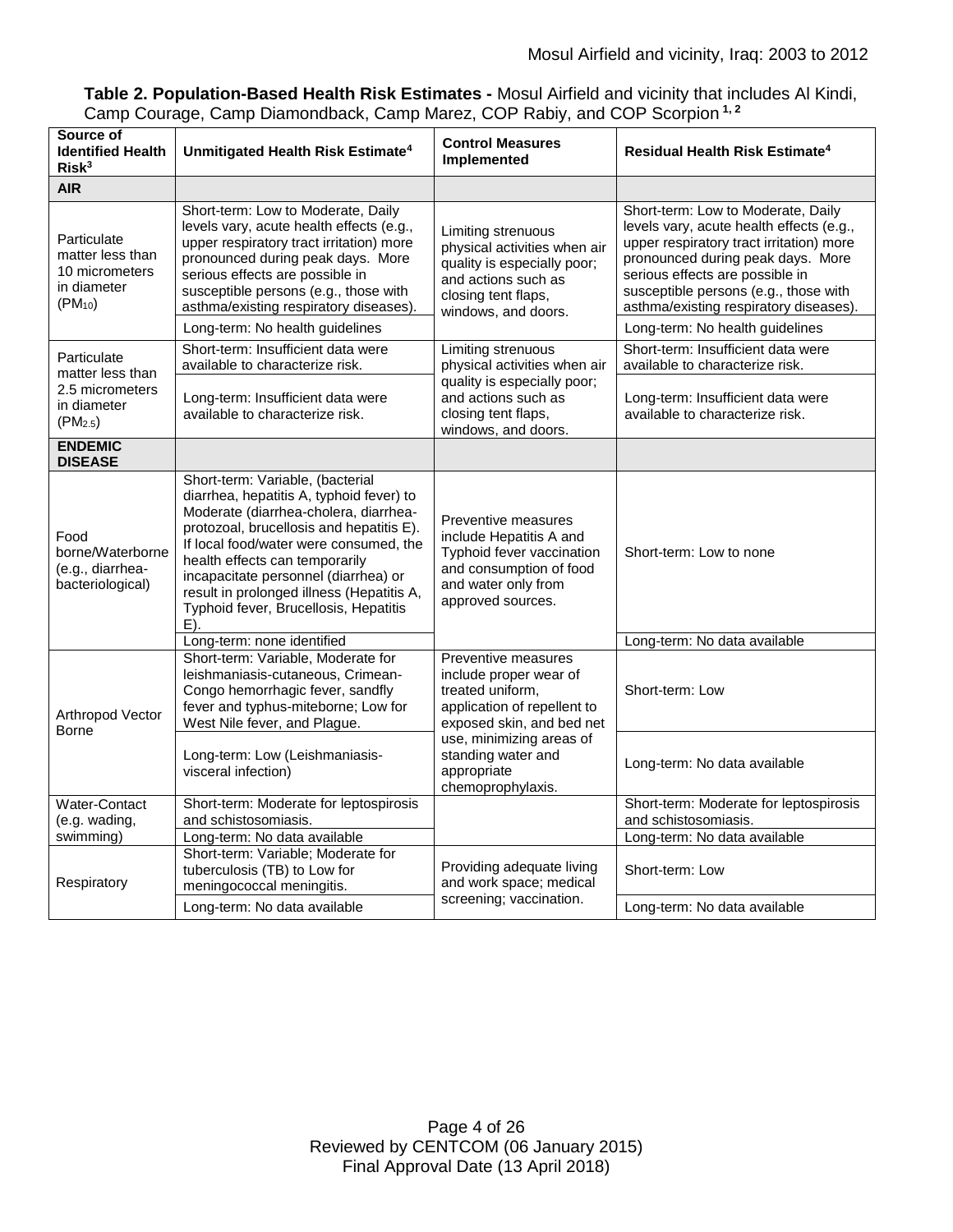| Source of<br><b>Identified Health</b><br>Risk <sup>3</sup> | Unmitigated Health Risk Estimate <sup>4</sup>                                                                                                                                                                                                                                    | <b>Control Measures</b><br>Implemented                                                                                                                                                                                                                                                                   | <b>Residual Health Risk Estimate<sup>4</sup></b>                                                                                                                                                                                                                                                            |
|------------------------------------------------------------|----------------------------------------------------------------------------------------------------------------------------------------------------------------------------------------------------------------------------------------------------------------------------------|----------------------------------------------------------------------------------------------------------------------------------------------------------------------------------------------------------------------------------------------------------------------------------------------------------|-------------------------------------------------------------------------------------------------------------------------------------------------------------------------------------------------------------------------------------------------------------------------------------------------------------|
|                                                            | Short-term: Variable; Moderate for<br>rabies and Q-fever, and Low for<br>Anthrax and H5N1 avian influenza.                                                                                                                                                                       | Prohibiting contact with,<br>adoption, or feeding of<br>feral animals IAW U.S.                                                                                                                                                                                                                           | Short-term: No data available                                                                                                                                                                                                                                                                               |
| <b>Animal Contact</b>                                      | Long-term: Low (Rabies)                                                                                                                                                                                                                                                          | <b>Central Command</b><br>(CENTCOM) General<br>Order (GO) 1B. Risks are<br>further reduced in the<br>event of assessed contact<br>by prompt post-exposure<br>rabies prophylaxis IAW<br>The Center for Disease<br>Control's (CDC) Advisory.<br>Committee on<br><b>Immunization Practices</b><br>guidance. | Long-term: No data available                                                                                                                                                                                                                                                                                |
| <b>VENOMOUS</b><br><b>ANIMAL/</b><br><b>INSECTS</b>        |                                                                                                                                                                                                                                                                                  |                                                                                                                                                                                                                                                                                                          |                                                                                                                                                                                                                                                                                                             |
| Snakes,<br>scorpions, and<br>spiders                       | Short-term: Low; If encountered,<br>effects of venom vary with species<br>from mild localized swelling (e.g. P.<br>lineolatus) to potentially lethal effects<br>(e.g. V. albicornuta).<br>Long-term: No data available                                                           | Risk reduced by avoiding<br>contact, proper wear of<br>uniform (especially<br>footwear), and proper and<br>timely treatment.                                                                                                                                                                             | Short-term: Low; If encountered,<br>effects of venom vary with species<br>from mild localized swelling (e.g. P.<br>lineolatus) to potentially lethal effects<br>(e.g. V. albicornuta).<br>Long-term: No data available                                                                                      |
| <b>HEAT/COLD</b>                                           |                                                                                                                                                                                                                                                                                  |                                                                                                                                                                                                                                                                                                          |                                                                                                                                                                                                                                                                                                             |
| <b>STRESS</b><br>Heat                                      | Short-term: Low to Extremely High;<br>Risk of heat injury is Extremely High in<br>August, High in July, Moderate in<br>June, and Low for all other months.<br>Long-term: Low, The long-term risk<br>was Low. However, the risk may be<br>greater to certain susceptible persons- | Work-rest cycles, proper<br>hydration and nutrition,<br>and Wet Bulb Globe<br>Temperature (WBGT)<br>monitoring.                                                                                                                                                                                          | Short-term: Low; Risk of heat injury in<br>unacclimatized or susceptible<br>personnel is Extremely High in August,<br>High in July, Moderate in June, and<br>Low for all other months.<br>Long-term: Low, The long-term risk is<br>Low. However, the risk may be<br>greater to certain susceptible persons- |
|                                                            | those older (i.e., greater than 45<br>years), in lesser physical shape, or<br>with underlying medical/health<br>conditions.                                                                                                                                                      |                                                                                                                                                                                                                                                                                                          | those older (i.e., greater than 45<br>years), in lesser physical shape, or<br>with underlying medical/health<br>conditions.                                                                                                                                                                                 |
| Cold                                                       | Short-term: Low risk of cold<br>stress/injury.                                                                                                                                                                                                                                   | Risks from cold stress<br>reduced with protective                                                                                                                                                                                                                                                        | Short-term: Low risk of cold<br>stress/injury.                                                                                                                                                                                                                                                              |
|                                                            | Long-term: Low; Long-term health<br>implications from cold injuries are rare<br>but can occur, especially from more<br>serious injuries such as frost bite.                                                                                                                      | measures such as use of<br>the buddy system, limiting<br>exposure during cold<br>weather, proper hydration<br>and nutrition, and proper<br>wear of issued protective<br>clothing.                                                                                                                        | Long-term: Low; Long-term health<br>implications from cold injuries are rare<br>but can occur, especially from more<br>serious injuries such as frost bite.                                                                                                                                                 |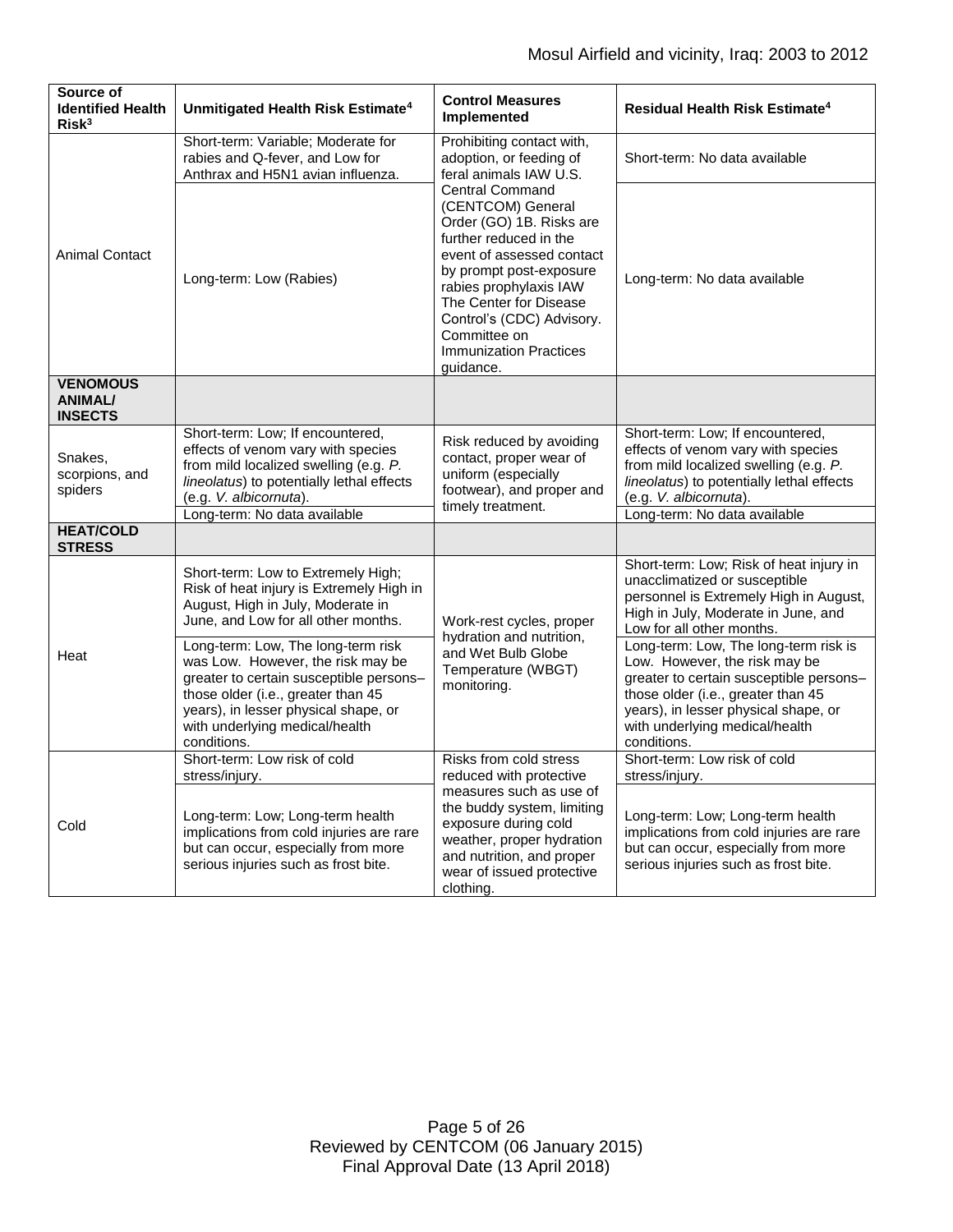| Source of<br><b>Identified Health</b><br>Risk <sup>3</sup>                             | Unmitigated Health Risk Estimate <sup>4</sup>                                                                                                                                                                                                                                                                                                       | <b>Control Measures</b><br>Implemented                                                                                                                                                                                                                                                                                                                                                | <b>Residual Health Risk Estimate<sup>4</sup></b>                                                                                                                                                                                                                                                                                                             |
|----------------------------------------------------------------------------------------|-----------------------------------------------------------------------------------------------------------------------------------------------------------------------------------------------------------------------------------------------------------------------------------------------------------------------------------------------------|---------------------------------------------------------------------------------------------------------------------------------------------------------------------------------------------------------------------------------------------------------------------------------------------------------------------------------------------------------------------------------------|--------------------------------------------------------------------------------------------------------------------------------------------------------------------------------------------------------------------------------------------------------------------------------------------------------------------------------------------------------------|
| <b>Unique</b><br>Incidents/<br><b>Concerns</b>                                         |                                                                                                                                                                                                                                                                                                                                                     |                                                                                                                                                                                                                                                                                                                                                                                       |                                                                                                                                                                                                                                                                                                                                                              |
| Long-term: PM <sub>10</sub> not assessed<br><b>Burn Pits</b><br>and PM <sub>25</sub> . | Short-term: No risk from PM <sub>10</sub> and<br>airborne metals. Insufficient data<br>available to assess risk from PM2.5.                                                                                                                                                                                                                         | Risks reduced by limiting<br>strenuous physical<br>activities when air quality<br>was especially poor; and<br>action such as closing tent<br>flaps, windows, and doors.<br>Other control measures<br>included locating burn pits<br>downwind of prevailing<br>winds, increased distance<br>from troop populations,<br>and improved waste<br>segregation and<br>management techniques. | Short-term: No risk from PM <sub>10</sub> and<br>airborne metals. Insufficient data<br>available to assess risk from PM2.5.                                                                                                                                                                                                                                  |
|                                                                                        | because health guidelines are not<br>available. Insufficient data available to<br>assess risk from PM <sub>10</sub> airborne metals                                                                                                                                                                                                                 |                                                                                                                                                                                                                                                                                                                                                                                       | Long-term: PM <sub>10</sub> not assessed<br>because health guidelines are not<br>available. Insufficient data available to<br>assess risk from PM <sub>10</sub> airborne metals<br>and PM <sub>25</sub> .                                                                                                                                                    |
| Al Mishraq Sulfur<br>Fire Incident                                                     | Short-term: Low to High for PM10<br>exposure. None from PM <sub>10</sub> metals,<br>polycyclic aromatic hydrocarbons, and<br>semi-volatile organic compounds in air.<br>None from chemicals in soil. Exposure<br>to high levels of hydrogen sulfide or<br>sulfur dioxide may cause irritation of<br>the eyes, nose, and throat, and<br>coughing.    |                                                                                                                                                                                                                                                                                                                                                                                       | Short-term: Low to High for PM <sub>10</sub><br>exposure. None from PM <sub>10</sub> metals,<br>polycyclic aromatic hydrocarbons, and<br>semi-volatile organic compounds in air.<br>None from chemicals in soil. Exposure<br>to high levels of hydrogen sulfide or<br>sulfur dioxide may cause irritation of<br>the eyes, nose, and throat, and<br>coughing. |
|                                                                                        | Long-term: None from PM <sub>10</sub> metals,<br>polycyclic aromatic hydrocarbons, and<br>semi-volatile organic compounds in air.<br>None from chemicals in soil. It is<br>plausible that exposure to high levels<br>of hydrogen sulfide or sulfur dioxide<br>may be associated with pulmonary<br>conditions such as constrictive<br>bronchiolitis. |                                                                                                                                                                                                                                                                                                                                                                                       | Long-term: None from PM <sub>10</sub> metals,<br>polycyclic aromatic hydrocarbons, and<br>semi-volatile organic compounds in air.<br>None from chemicals in soil. It is<br>plausible that exposure to high levels<br>of hydrogen sulfide or sulfur dioxide<br>may be associated with pulmonary<br>conditions such as constrictive<br>bronchiolitis.          |

<sup>1</sup>This Summary Table provides a qualitative estimate of population-based short- and long-term health risks associated with the occupational environment conditions at Mosul Airfield and vicinity that includes Al Kindi, Camp Courage, Camp Diamondback, Camp Marez, COP Rabiy, and COP Scorpion. It does not represent an individual exposure profile. Actual individual exposures and health effects depend on many variables. For example, while a chemical may have been present in the environment, if a person did not inhale, ingest, or contact a specific dose of the chemical for adequate duration and frequency, then there may have been no health risk. Alternatively, a person at a specific location may have experienced a unique exposure which could result in a significant individual exposure. Any such person seeking medical care should have their specific exposure documented in an SF600.

 $2$  This assessment is based on specific environmental sampling data and reports obtained from 7 May 2003 through 10 April 2012. Sampling locations are assumed to be representative of exposure points for the camp population but may not reflect all the fluctuations in environmental quality or capture unique exposure incidents.

<sup>3</sup>This Summary Table is organized by major categories of identified sources of health risk. It only lists those sub-categories specifically identified and addressed at Mosul Airfield and vicinity. The health risks are presented as Low, Moderate, High or Extremely High for both acute and chronic health effects. The health risk level is based on an assessment of both the potential severity of the health effects that could be caused and probability of the exposure that would produce such health effects. Details can be obtained from the Army Public Health Center (Provisional). Where applicable, "None Identified" is used when though a potential exposure is identified, and no health risks of either a specific acute or chronic health effects are determined. More detailed descriptions of OEH exposures that are evaluated but determined to pose no health risk are discussed in the following sections of this report.

4Health risks in this Summary Table are based on quantitative surveillance thresholds (e.g. endemic disease rates; host/vector/pathogen surveillance) or screening levels, e.g., Military Exposure Guidelines (MEGs) for chemicals*.* Some previous assessment reports may provide slightly inconsistent health risk estimates because quantitative criteria such as MEGs may have changed since the samples were originally evaluated and/or because this assessment makes use of all historic site data while previous reports may have only been based on a select few samples.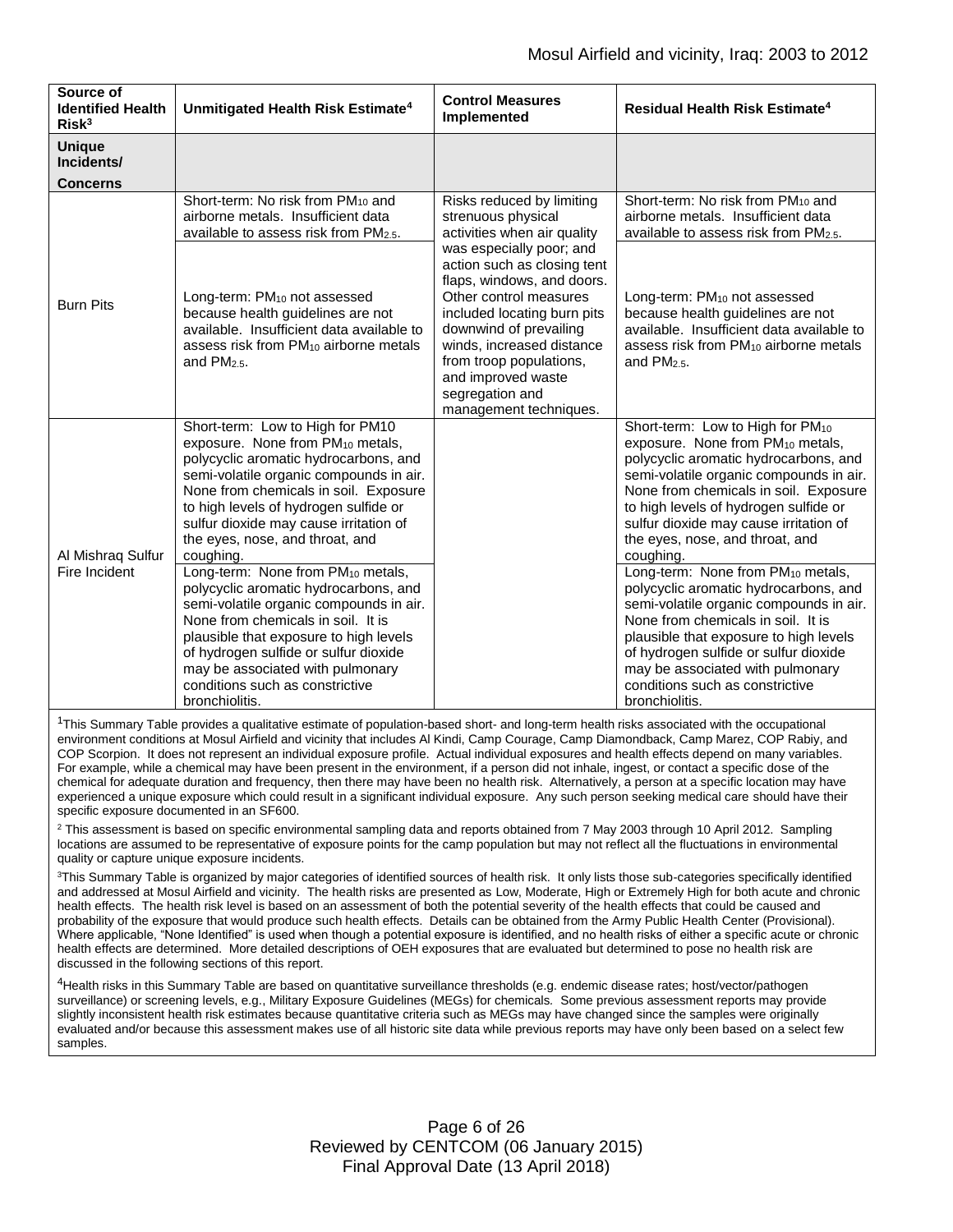## **1 Discussion of Health Risks at Mosul Airfield and vicinity, Iraq by Source**

The following sections provide additional information about the OEH conditions summarized above. All risk assessments were performed using the methodology described in the U.S. Army Public Health Command (USAPHC) Technical Guide 230, *Environmental Health Risk Assessment and Chemical Exposure Guidelines for Deployed Military Personnel* (USAPHC TG 230) (Reference 9). All OEH risk estimates represent residual risk after accounting for preventive controls in place. Occupational exposures and exposures to endemic diseases are greatly reduced by preventive measures. For environmental exposures related to airborne dust, there are limited preventive measures available, and available measures have little efficacy in reducing exposure to ambient conditions.

## **2 Air**

## 2.1 Site-Specific Sources Identified

Mosul Airfield and vicinity are situated in a dusty semi-arid desert environment. Inhalational exposure to high levels of dust and particulate matter, such as during high winds or dust storms, may result in mild to more serious short-term health effects (e.g., eye, nose or throat and lung irritation) in some personnel. Additionally, certain subgroups of the deployed forces (e.g., those with pre-existing asthma/cardio pulmonary conditions) are at greatest risk of developing notable health effects.

## 2.2 Particulate matter

Particulate matter (PM) is a complex mixture of extremely small particles suspended in the air. The PM includes solid particles and liquid droplets emitted directly into the air by sources such as: power plants, motor vehicles, aircraft, generators, construction activities, fires, and natural windblown dust. The PM can include sand, soil, metals, volatile organic compounds (VOC), allergens, and other compounds such as nitrates or sulfates that are formed by condensation or transformation of combustion exhaust. The PM composition and particle size vary considerably depending on the source. Generally, PM of health concern is divided into two fractions:  $PM_{10}$ , which includes coarse particles with a diameter of 10 micrometers or less, and fine particles less than 2.5 micrometers ( $PM<sub>2.5</sub>$ ), which can reach the deepest regions of the lungs when inhaled. Exposure to excessive PM is linked to a variety of potential health effects.

#### 2.3 Particulate matter, less than 10 micrometers (PM<sub>10</sub>)

2.3.1 Exposure Guidelines:

Short Term (24-hour)  $PM_{10}$  ( $\mu q/m^3$ ):

- 
- Marginal MEG = 420
- Critical MEG = 600

): Long-term PM<sub>10</sub> MEG ( $\mu$ g/m<sup>3</sup>):

Negligible  $MEG = 250$  Not defined and not available.

2.3.2 Sample data/Notes:

A total of 35 valid PM<sub>10</sub> air samples were collected from 2003 – 2010. The range of 24-hour PM<sub>10</sub> concentrations was 74 μg/m<sup>3</sup> – 479 μg/m<sup>3</sup> with an average concentration of 273 μg/m<sup>3</sup>.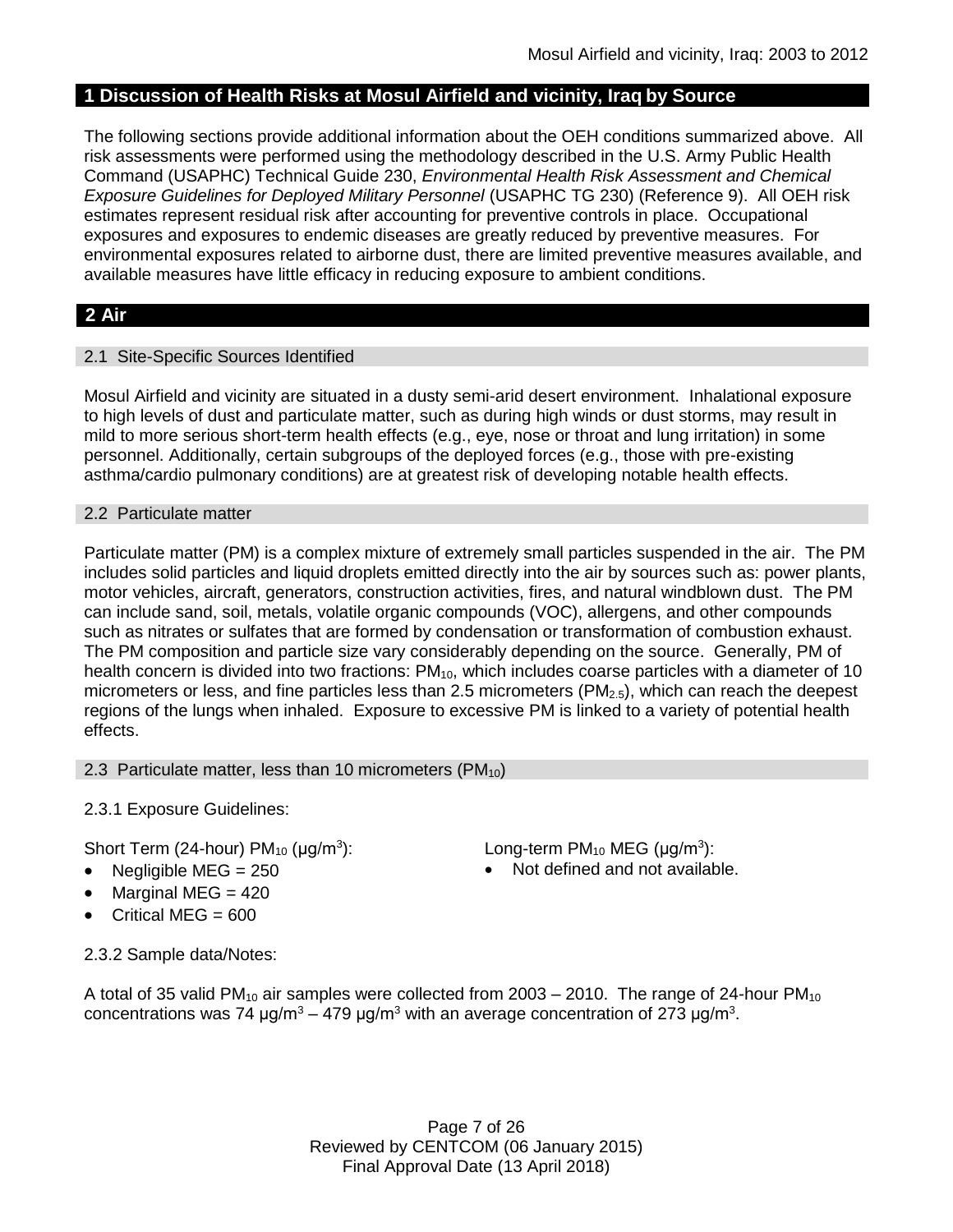## 2.3.3 Short-term health risks:

**Low to Moderate:** The short-term PM<sub>10</sub> health risk assessment is Low to Moderate based on average and peak PM<sub>10</sub> sample concentrations, and the likelihood of exposure at these hazard severity levels. Therefore, on typical days, exposure to  $PM_{10}$  was likely to range between little or no impact on accomplishing the mission. Peak exposures could have occurred, increasing the health risk level (Reference 9, Table 3-2). Under peak exposures exposure to  $PM_{10}$  was expected to degrade mission capabilities and could have resulted in reduced mission capability if hazards occurred during the mission.

Daily average health risk levels for PM<sub>10</sub> show no hazard for 43%, low health risk for 50%, moderate health risk for 7%, and high health risk for 0% of the time. Confidence in the short-term  $PM_{10}$  health risk assessment is medium (Reference 9, Table 3-6).

The hazard severity for average  $PM_{10}$  concentrations in samples was negligible. The results indicate that during exposures at the negligible hazard severity level a few personnel may have experienced notable eye, nose, and throat irritation, however most personnel will experience only mild effects (Reference 9, Table 3-11). Those with a history of asthma or cardiopulmonary disease are expected to experience increased symptoms.

For the highest observed  $PM_{10}$  sample concentration, the hazard severity was marginal. During peak exposures at the marginal hazard severity level, a majority of personnel will experience notable eye, nose, and throat irritation and some respiratory effects (Reference 9, Table 3-11). Those with a history of asthma or cardiopulmonary disease are expected to experience increased symptoms.

2.3.4 Long-term health risk:

**Not Evaluated-no available health guidelines**. The U.S. Environmental Protection Agency (USEPA) has retracted its long-term standard (national ambient air quality standards, NAAQS) for  $PM_{10}$  due to an inability to clearly link chronic health effects with chronic  $PM_{10}$  exposure levels.

2.4 Particulate Matter, less than 2.5 micrometers ( $PM_{2.5}$ )

2.4.1 Exposure Guidelines:

Short Term (24-hour)  $PM<sub>2.5</sub>$  ( $\mu$ g/m<sup>3</sup>):

- 
- Marginal MEG =  $250$  extended to Marginal MEG =  $65$ .
- $\bullet$  Critical MEG = 500

2.4.2 Sample data/Notes:

): Long-term (1year)  $PM_{2.5}$  MEGs ( $\mu$ g/m<sup>3</sup>):

- Negligible MEG = 65 Negligible MEG = 15
	-

A total of 11 valid PM<sub>2.5</sub> air samples were collected from 2003 to 2010. The range of 24-hour PM<sub>2.5</sub> concentrations was 71 μg/m<sup>3</sup> – 114 μg/m<sup>3</sup> with an average concentration of 101 μg/m<sup>3</sup>.

2.4.3 Short-term and long-term health risks:

Insufficient data were available to characterize risk from PM2.5.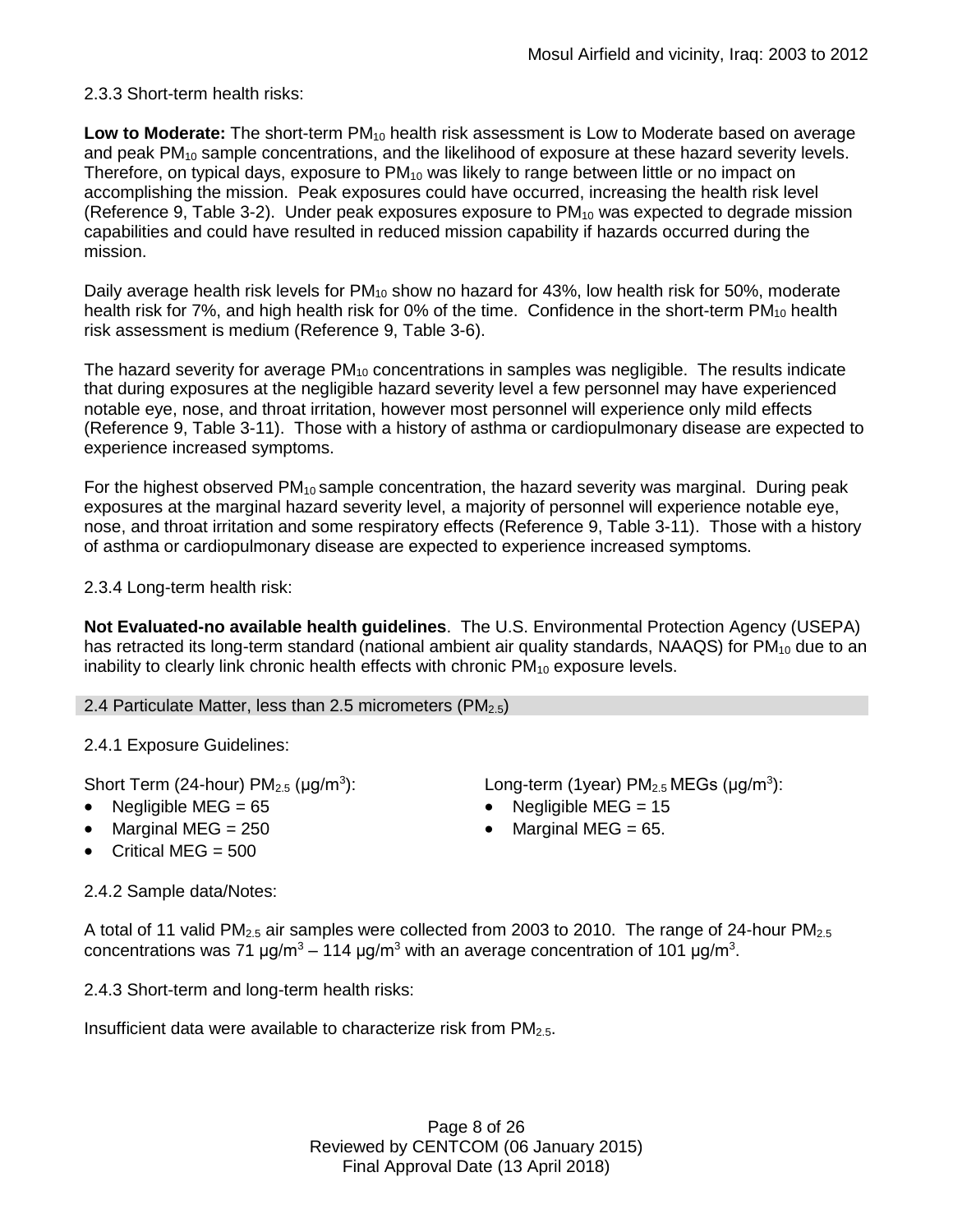## 2.5 Airborne Metals

## 2.5.1 Sample data/Notes:

A total of 40 valid PM<sub>10</sub> airborne metal samples and a total of 11 valid PM<sub>2.5</sub> airborne metal samples were collected at Mosul Airfield and vicinity from 17 May 2003 to 6 April 2010. Airborne metals in PM<sub>10</sub> and PM<sub>2.5</sub> were not detected above the short-term or long-term MEGs.

2.5.2 Short-term and long-term health risks:

## **None identified based on the available sampling data.**

2.6 Polycyclic Aromatic Hydrocarbons (PAHs) and Semi-Volatile Organic Compounds (SVOCs)

2.6.1 Sample data/Notes:

A total of one valid air sample containing PAHs and SVOCs was collected in 2003. Airborne PAHs and SVOCs were not detected above the short-term MEGs. Long-term MEGs for the analyzed PAH and SVOC pollutants were unavailable.

2.6.2 Short-term health risks:

## **None identified based on the available sampling data.**

2.6.3 Long-term health risks:

**Not Evaluated-no available health guidelines**. Long-term MEGs for the analyzed PAH and SVOC pollutants were unavailable.

## **3 Soil**

#### 3.1 Site-Specific Sources Identified

3.2 Sample data/Notes:

A total of 26 valid surface soil samples were collected from 7 May 2003 to 14 May 2009, to assess OEH risk to deployed personnel. The primary soil contamination exposure pathways are dermal contact and dust inhalation. Typical parameters analyzed for included semi volatile organic compounds (SVOCs), heavy metals, polychlorinated biphenyls (PCBs), pesticides, herbicides. The percent of the population exposed to soil and associated dust in the sampled areas was 75%. For the risk assessment, personnel are assumed to remain at this location for 6 months to 1 year.

3.3 Short-term health risk:

**Not an identified source of health risk**. Currently, sampling data for soil are not evaluated for short term (acute) health risks**.**

3.4 Long-term health risk:

**None identified based on available sample data.** No parameters exceeded 1-year Negligible MEGs.

Page 9 of 26 Reviewed by CENTCOM (06 January 2015) Final Approval Date (13 April 2018)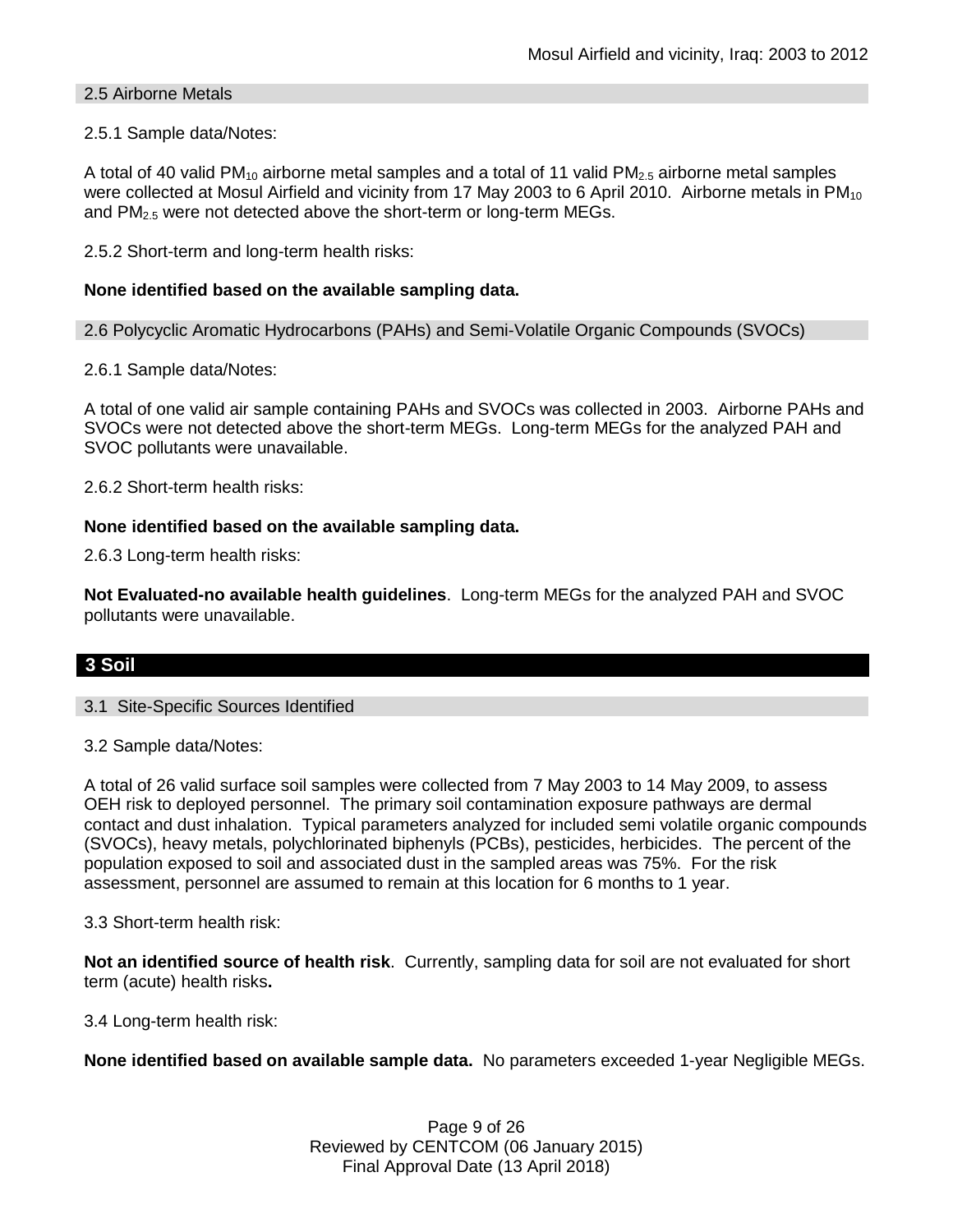## **4 Water**

In order to assess the health risk to U.S. personnel from exposure to water in theater, the APHC identified the most probable exposure pathways. These are based on the administrative information provided on the field data sheets submitted with the samples taken over the time period being evaluated. Based on the information provided by the field, samples for untreated water samples that were associated with complete exposure pathways were assessed as potential health hazards.

### 4.1 Drinking Water

### 4.1.1 Site-Specific Sources Identified

A total of four valid water samples from Mosul Airfield and vicinity were collected from 2007 to 2012 and evaluated for drinking or ingestion exposure.

4.1.2 Sample data/Notes:

To assess the potential for adverse health effects to troops, the following assumptions were made about dose and duration: A conservative (protective) assumption was that personnel routinely ingested 5 liters per day (L/day) of bottled water for up to 365 days (1-year). It was further assumed that control measures were not used.

4.1.3 Short-term and long-term health risk:

**None identified based on available sample data.** All collected samples were below the short and long-term Negligible MEGs.

#### 4.2 Non-Drinking Water: Disinfected

#### 4.2.1 Site-Specific Sources Identified

Although the primary route of exposure for most microorganisms is ingestion of contaminated water, dermal exposure to some microorganisms, chemicals, and biologicals may also cause adverse health effects. Complete exposure pathways would include drinking, brushing teeth, personal hygiene, cooking, providing medical and dental care using a contaminated water supply or during dermal contact at vehicle or aircraft wash racks.

#### 4.2.2 Sample data/Notes:

To assess the potential for adverse health effects to troops the following assumptions were made about dose and duration: All U.S. personnel at this location were expected to remain at this site for approximately 1 year. A conservative (protective) assumption is that personnel routinely consumed less than 5L/day of non-drinking water for up to 365 days (1-year). It is further assumed that control measures and/or personal protective equipment were not used. A total of 18 non-drinking water samples from 2003 to 2009 were evaluated for this health risk assessment. Sulfate was detected at levels above the short-term MEG in 2004, 2006, and 2007. However, insufficient data were available to characterize risk from sulfate.

4.2.3 Short -term health risks:

**None identified based on available sample data.** All sampled parameters (except sulfate) were below the short-term Negligible MEGs. Insufficient data were available to characterize risk from sulfate.

> Page 10 of 26 Reviewed by CENTCOM (06 January 2015) Final Approval Date (13 April 2018)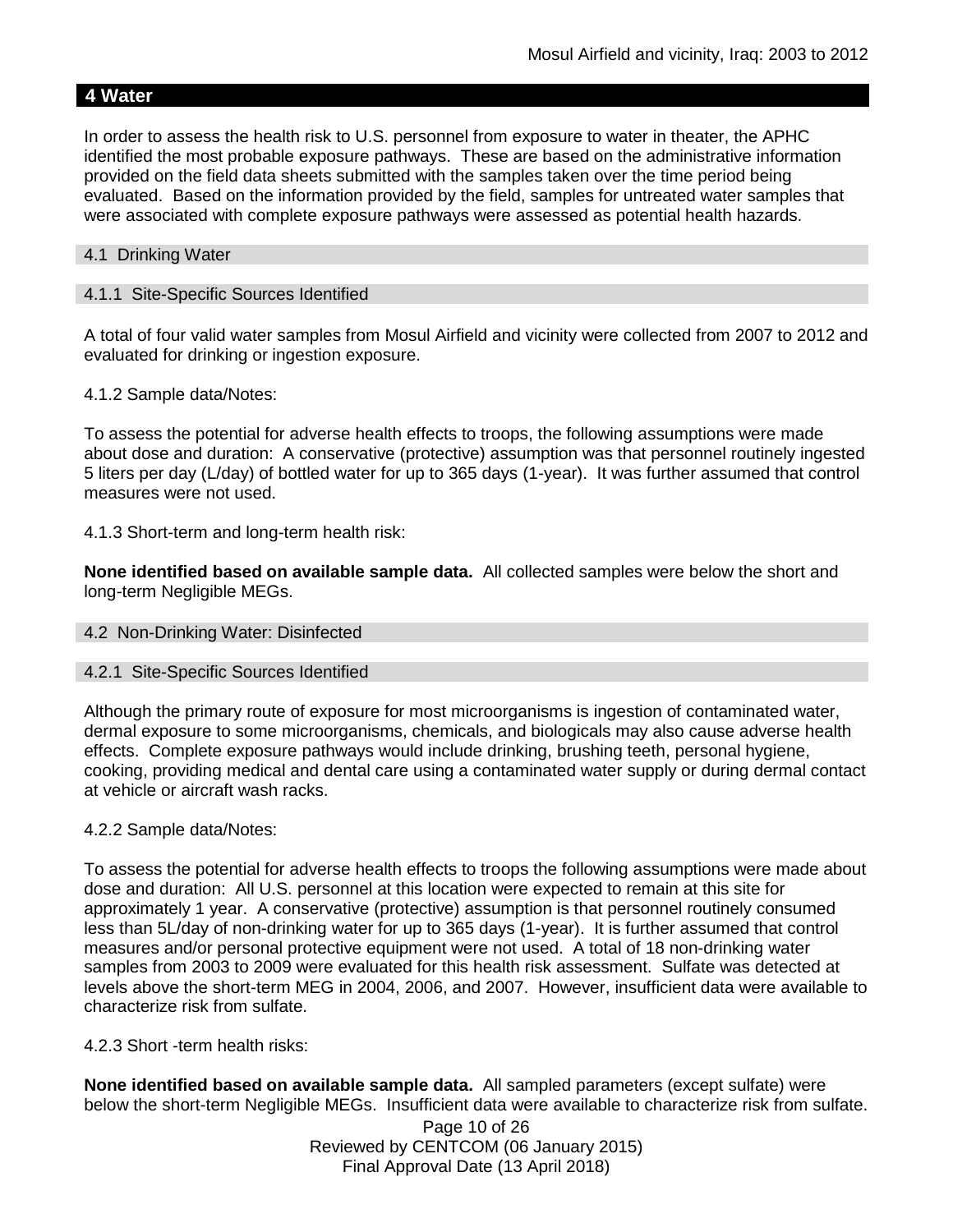## 4.2.4 Long-term health risks:

**None identified based on available sample data.** All sampled parameters were below the long-term Negligible MEGs.

## **5 Military Unique**

5.1 Chemical Biological, Radiological Nuclear (CBRN) Weapons

No specific hazard sources were documented in the Defense Occupational and Environmental Health Readiness System (DOEHRS) or the Military Environmental Surveillance Library (MESL) from the 7 May 2003 through 10 April 2012 timeframe.

5.2 Depleted Uranium (DU)

No specific hazard sources were documented in the DOEHRS or MESL from the 7 May 2003 through 10 April 2012 timeframe.

#### 5.3 Ionizing Radiation

No specific hazard sources were documented in the DOEHRS or MESL from the 7 May 2003 through 10 April 2012 timeframe. However, personnel should be trained to avoid areas with signs indicating operations involving radiation producing devices, sealed radiation sources, or unshielded radioactive material unless they are specifically trained and equipped to assess the hazard.

#### 5.4 Non-Ionizing Radiation

No specific hazard sources were documented in the DOEHRS or MESL from the 7 May 2003 through 10 April 2012 timeframe. However, operator and maintenance personnel should be aware of safety precautions associated with their radio frequency radiating sources. Observance of the safety precautions will preclude personnel from exposure to radio frequency radiation that exceeds the Department of the Army and Department of Defense standards.

## **6 Endemic Diseases**

This document lists the endemic diseases reported in the region, its specific health risks and severity and general health information about the diseases. USCENTCOM MOD 12 (Reference 11) lists deployment requirements, to include immunizations and chemoprophylaxis, in effect during the timeframe of this POEMS document.

#### 6.1 Foodborne and Waterborne Diseases

Food borne and waterborne diseases in the area are transmitted through the consumption of local food and water. Local unapproved food and water sources (including ice) are heavily contaminated with pathogenic bacteria, parasites, and viruses to which most U.S. Service members have little or no natural immunity. Effective host nation disease surveillance does not exist within the country. Only a small fraction of diseases are identified or reported in host nation personnel. Diarrheal diseases are expected to temporarily incapacitate a very high percentage of U.S. personnel within days if local food, water, or ice is consumed. Hepatitis A and typhoid fever infections typically cause prolonged illness in a smaller percentage of unvaccinated personnel. Vaccinations are required for DOD personnel and contractors. In addition, although not specifically assessed in this document, significant outbreaks of

> Page 11 of 26 Reviewed by CENTCOM (06 January 2015) Final Approval Date (13 April 2018)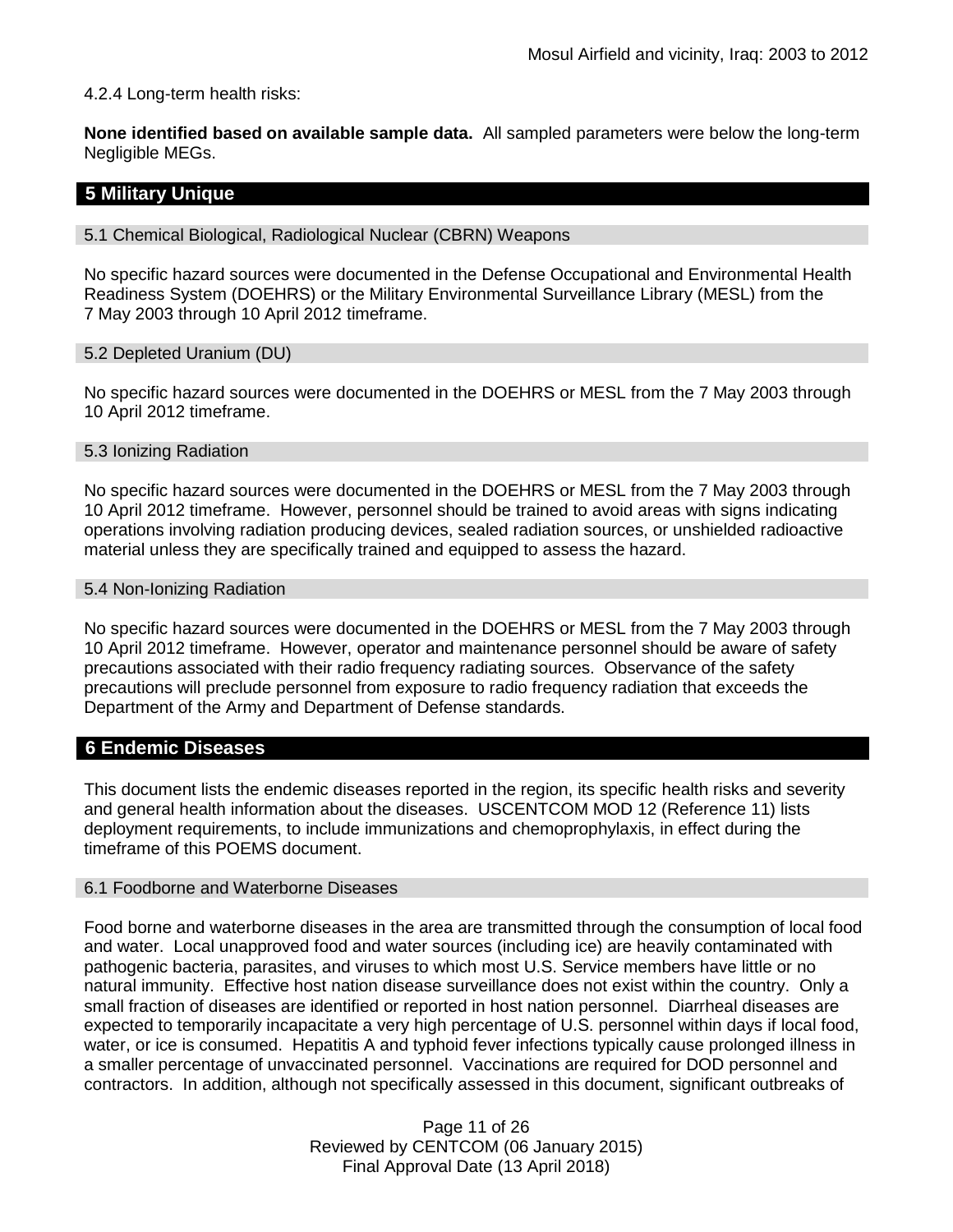viral gastroenteritis (e.g., norovirus) and food poisoning (e.g., *Bacillus cereus*, *Clostridium perfringens*, *Staphylococcus*) may occur. Key disease risks are summarized below:

Mitigation strategies were in place and included consuming food and water from approved sources, vaccinations (when available), frequent hand washing and general sanitation practices.

## 6.1.1 Diarrheal diseases (bacteriological)

**High, mitigated to Low**: Diarrheal diseases are expected to temporarily incapacitate a very high percentage of personnel (potentially over 50% per month) within days if local food, water, or ice is consumed. Field conditions (including lack of hand washing and primitive sanitation) may facilitate person-to-person spread and epidemics. Typically mild disease treated in outpatient setting; recovery and return to duty in less than 72 hours with appropriate therapy. A small proportion of infections may require greater than 72 hours limited duty, or hospitalization.

6.1.2 Hepatitis A, typhoid/paratyphoid fever, and diarrhea-protozoal

**High, mitigated to Low**: Unmitigated health risk to U.S. personnel is high year round for hepatitis A and typhoid/paratyphoid fever, and Moderate for diarrhea-protozoal. Mitigation was in place to reduce the risks to low. Hepatitis A, typhoid/paratyphoid fever, and diarrhea-protozoal disease may cause prolonged illness in a small percentage of personnel (less than 1% per month). Although much rarer, other potential diseases in this area that are also considered a Moderate risk include: hepatitis E, diarrhea-cholera, and brucellosis.

## 6.1.3 Short-term Health Risks:

**Low**: The overall unmitigated short-term risk associated with food borne and waterborne diseases are considered High (bacterial diarrhea, hepatitis A, typhoid/paratyphoid fever) to Moderate (diarrheacholera, diarrhea-protozoal, brucellosis) to Low (hepatitis E) if local food or water is consumed. Preventive Medicine measures reduced the risk to Low. Confidence in the health risk estimate was high.

6.1.4 Long-term Health Risks:

## **None identified based on available data.**

#### 6.2 Arthropod Vector-Borne Diseases

During the warmer months, the climate and ecological habitat support populations of arthropod vectors, including mosquitoes, ticks, mites, and sandflies. Significant disease transmission is sustained countrywide, including urban areas. Mitigation strategies were in place and included proper wear of treated uniforms, application of repellent to exposed skin, and use of bed nets and chemoprophylaxis (when applicable). Additional methods included the use of pesticides, reduction of pest/breeding habitats, and engineering controls.

#### 6.2.1 Malaria

**None**: Indigenous transmission of malaria in Iraq was eliminated as of 2008 reducing risk among personnel exposed to mosquito bites to None.

> Page 12 of 26 Reviewed by CENTCOM (06 January 2015) Final Approval Date (13 April 2018)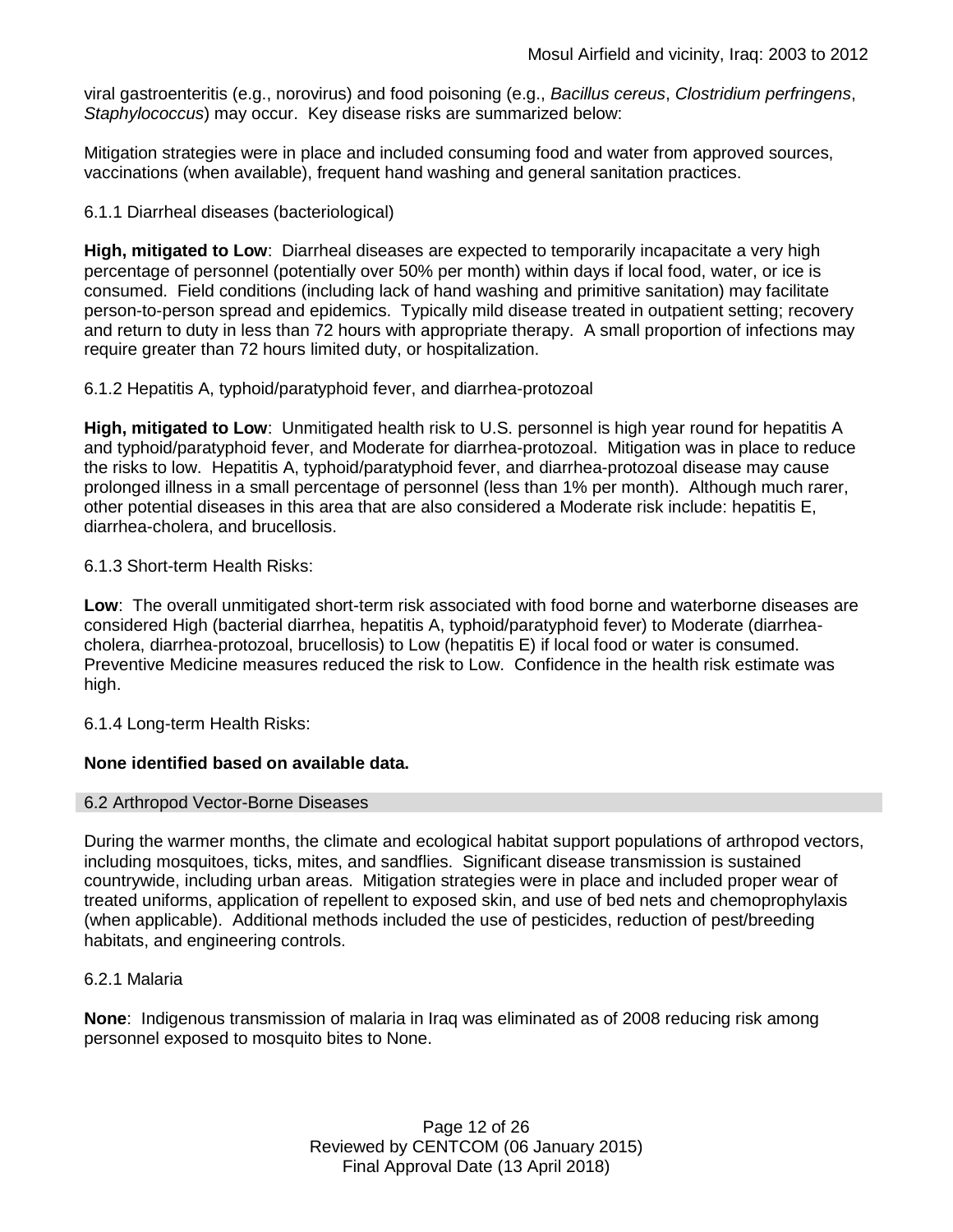## 6.2.2 Leishmaniasis

**Moderate, mitigated to Low**: The disease risk is Moderate during the warmer months when sandflies are most prevalent, but reduced to low with mitigation measures. Leishmaniasis is transmitted by sand flies. There are two forms of the disease; cutaneous (acute form) and visceral (a more latent form of the disease). The leishmaniasis parasites may survive for years in infected individuals and this infection may go unrecognized by physicians in the U.S. when infections become symptomatic years later. Cutaneous infection is unlikely to be debilitating, though lesions may be disfiguring. Visceral leishmaniasis disease can cause severe febrile illness, which typically requires hospitalization with convalescence over 7 days.

## 6.2.3 Crimean-Congo hemorrhagic fever

**Moderate, mitigated to Low**: Unmitigated risk is moderate, but reduced to low with mitigation measures. Crimean-Congo hemorrhagic fever occurs in rare cases (less than 0.1% per month attack rate in indigenous personnel) and is transmitted by tick bites or occupational contact with blood or secretions from infected animals. The disease typically requires intensive care with fatality rates from 5% to 50%.

## 6.2.4 Sandfly fever

**Moderate, mitigated to Low**: Sandfly fever has a Moderate risk with potential disease rates from 1% to 10% per month under worst case conditions. Mitigation measures reduced the risk to low. The disease is transmitted by sandflies and occurs more commonly in children though adults are still at risk. Sandfly fever disease typically resulted in debilitating febrile illness requiring 1 to 7 days of supportive care followed by return to duty.

#### 6.2.5 Sindbis (and Sindbis-like viruses)

**Low**: Sindbis and sindbis-like viruses are maintained in a bird-mosquito cycle in rural areas and occasionally caused limited outbreaks among humans. The viruses are transmitted by a variety of *Culex* mosquito species found primarily in rural areas. A variety of bird species may serve as reservoir or amplifying hosts. Extremely rare cases (less than 0.01% per month attack rate) could have occurred seasonally (April - November). Debilitating febrile illness often accompanied by rash, typically requires 1 to 7 days of supportive care; significant arthralgias may persist for several weeks or more in some cases. This disease is associated with a low health risk estimate.

#### 6.2.6 Rickettsioses, tickborne (spotted fever group)

**Low**: Rare cases (less than 0.1% per month) of rickettsioses disease are possible among personnel exposed to tick bites. Rickettsioses are transmitted by multiple species of hard ticks, including *Rhipicephalus* spp., which are associated with dogs. Other species of ticks, including *Ixodes* are also capable of transmitting rickettsial pathogens in this group. In addition to dogs, various rodents and other animals also may serve as reservoirs. Ticks are most prevalent from April through November. Incidents can result in debilitating febrile illness, which may require 1 to 7 days of supportive care followed by return to duty. The health risk of rickettsial disease is Low.

#### 6.2.7 Typhus-murine (fleaborne)

**Low**: Typhus-murine has a Low risk estimate and is assessed as present, but at unknown levels. Rare cases are possible among personnel exposed to rodents (particularly rats) and flea bites. Incidents

> Page 13 of 26 Reviewed by CENTCOM (06 January 2015) Final Approval Date (13 April 2018)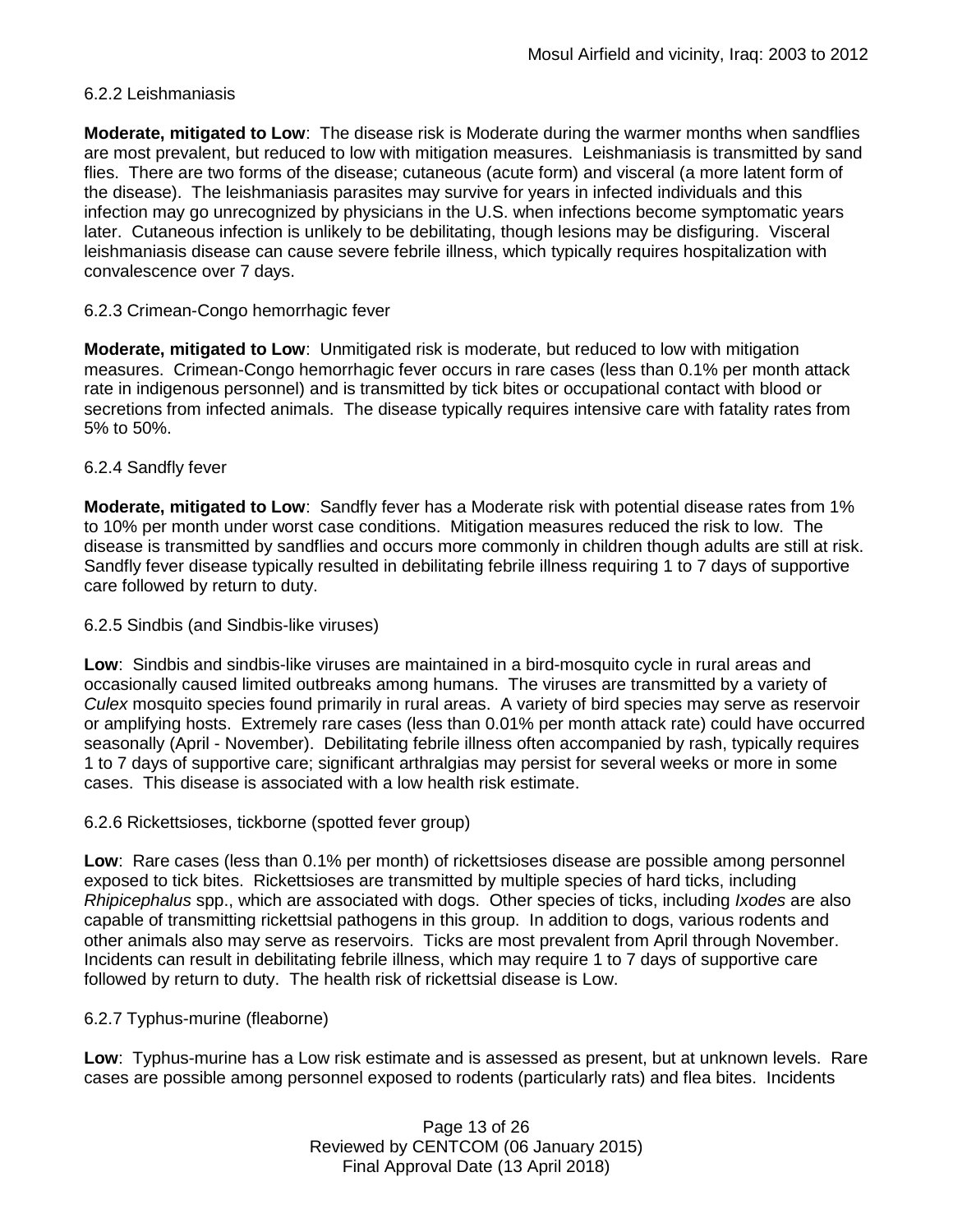may result in debilitating febrile illness typically requiring 1 to 7 days of supportive care followed by return to duty.

## 6.2.8 West Nile fever

**Low**: West Nile fever is present. The disease is maintained by the bird population and transmitted to humans via mosquito vector. Typically, infections in young, healthy adults were asymptomatic although fever, headache, tiredness, body aches (occasionally with a skin rash on trunk of body), and swollen lymph glands can occurred. This disease is associated with a low risk estimate.

### 6.2.9 Short -term health risks:

**Low:** The unmitigated risk is moderate for leishmaniasis - cutaneous (acute), Crimean-Congo hemorrhagic fever, and sandfly fever; Low for, sindbis, rickettsioses-tickborne*,* typhus-fleaborne, and West Nile fever. No hazard from malaria (2008 - 2011). Risk is reduced to Low by proper wear of the uniform and application of repellent to exposed skin. Confidence in the risk estimate is high.

## 6.2.10 Long -term health risks:

**Low:** The unmitigated risk is moderate for leishmaniasis-visceral (chronic). Risk is reduced to Low by proper wear of the uniform and application of repellent to exposed skin. Confidence in the risk estimate is high.

## 6.3 Water Contact Diseases

Tactical operations or recreational activities that involve extensive contact with surface water such as lakes, streams, rivers, or flooded fields may result in significant exposure to leptospirosis and schistosomiasis. Arid portions of Iraq without permanent or persistent bodies of surface water do not support transmission of leptospirosis or schistosomiasis. Risk was restricted primarily to areas along rivers and lakes. These diseases can debilitate personnel for up to a week or more. Leptospirosis risk typically increases during flooding. In addition, although not specifically assessed in this document, bodies of surface water are likely to be contaminated with human and animal waste. Activities such as wading or swimming may result in exposure to enteric diseases including diarrhea and hepatitis via incidental ingestion of water. Prolonged water contact also may lead to the development of a variety of potentially debilitating skin conditions including bacterial or fungal dermatitis. Mitigation strategies were in place and included avoiding water contact and recreational water activities, proper wear of uniform (especially footwear), and protective coverings for cuts/abraded skin.

## 6.3.1 Leptospirosis

**Moderate, mitigated to Low**: Human infections occur seasonally (typically April through November) through exposure to water or soil contaminated by infected animals and is associated with wading, and swimming in contaminated, untreated open water. The occurrence of flooding after heavy rainfall facilitates the spread of the organism because as water saturates the environment leptospirosis present in the soil passes directly into surface waters. Leptospirosis can enter the body through cut or abraded skin, mucous membranes, and conjunctivae. Infection may also occur from ingestion of contaminated water. The acute, generalized illness associated with infection may mimic other tropical diseases (for example, dengue fever, malaria, and typhus), and common symptoms include fever, chills, myalgia, nausea, diarrhea, cough, and conjunctival suffusion. Manifestations of severe disease can include jaundice, renal failure, hemorrhage, pneumonitis, and hemodynamic collapse. Recreational activities involving extensive water contact may result in personnel being temporarily debilitated with leptospirosis. This disease is associated with a Moderate health risk estimate.

> Page 14 of 26 Reviewed by CENTCOM (06 January 2015) Final Approval Date (13 April 2018)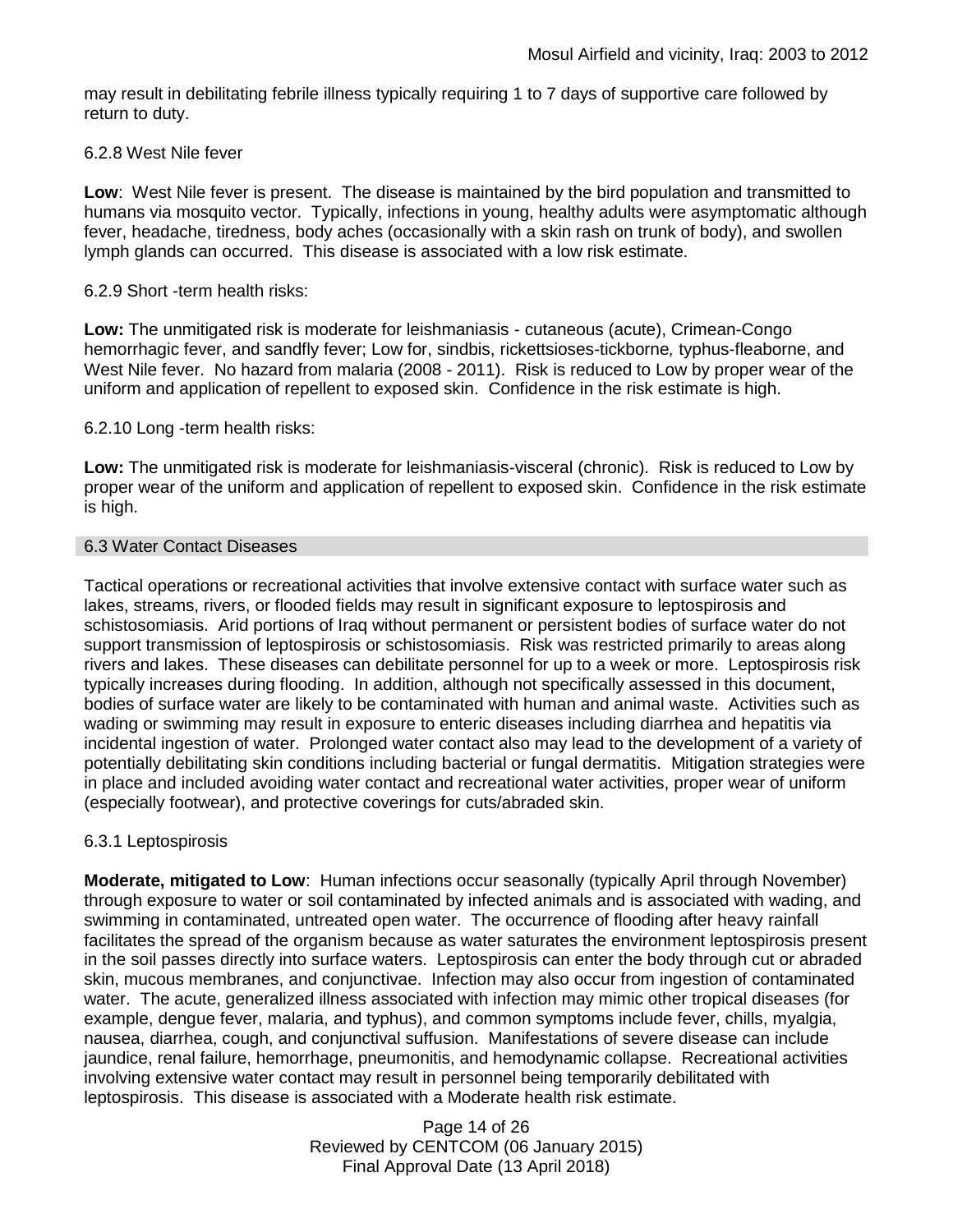## 6.3.2 Schistosomiasis

**Moderate, mitigated to Low**: Humans are the principal reservoir for schistosomes; humans shed schistosome eggs in urine or feces. Animals such as cattle and water buffalo may also be significant reservoirs. Rare cases (less than 0.1% per month attack rate) may occur seasonally (typically April through November) among personnel wading or swimming in lakes, streams, or irrigated fields which were frequently contaminated with human and animal waste containing schistosome eggs. In groups with prolonged exposure to heavily contaminated foci, attack rates may exceed 10%. Exceptionally heavy concentrations of schistosomes may occur in discrete foci, which were difficult to distinguish from less contaminated areas. In non-immune personnel exposed to such foci, rates of acute schistosomiasis may be over 50%. Mild infections are generally asymptomatic. In very heavy acute infections, a febrile illness (acute schistosomiasis) may occur, especially with *Schistosoma japonicum*  and *S. mansoni*, requiring hospitalization and convalescence over 7 days. This disease is associated with a Moderate health risk estimate.

## 6.3.3 Short -term health risks:

**Low:** Unmitigated Health risk of schistosomiasis and leptospirosis is Moderate during warmer months. Mitigation measures reduce the risk to Low. Confidence in the health risk estimate is high.

6.3.4 Long -term health risks:

## **None identified based on available data.**

#### 6.4 Respiratory Diseases

Although not specifically assessed in this document, deployed U.S. Forces may be exposed to a wide variety of common respiratory infections in the local population. These include influenza, pertussis, viral upper respiratory infections, viral and bacterial pneumonia, and others. The U.S. military populations living in close-quarter conditions are at risk for substantial person-to-person spread of respiratory pathogens. Influenza is of particular concern because of its ability to debilitate large numbers of unvaccinated personnel for several days. Mitigation strategies were in place and included routine medical screenings, vaccination, enforcing minimum space allocation in housing units, implementing head-to-toe sleeping in crowded housing units, implementation of proper personal protective equipment (PPE) when necessary for healthcare providers and detention facility personnel.

## 6.4.1 Tuberculosis (TB)

**Moderate, mitigated to Low:** Potential health risk to U.S. personnel is Moderate, mitigated to Low, year round. Transmission typically requires close and prolonged contact with an active case of pulmonary or laryngeal TB, although it also can occur with more incidental contact. The Army Surgeon General has defined increased risk in deployed Soldiers as indoor exposure to locals or third country nationals of greater than one hour per week in a highly endemic active TB region. Additional mitigation included active case isolation in negative pressure rooms, where available.

#### 6.4.2 Meningococcal meningitis

**Low:** Meningococcal meningitis poses a Low risk and is transmitted from person to person through droplets of respiratory or throat secretions. Close and prolonged contact facilitates the spread of this disease. Meningococcal meningitis is potentially a very severe disease typically requiring intensive care; fatalities may occur in 5-15% of cases.

> Page 15 of 26 Reviewed by CENTCOM (06 January 2015) Final Approval Date (13 April 2018)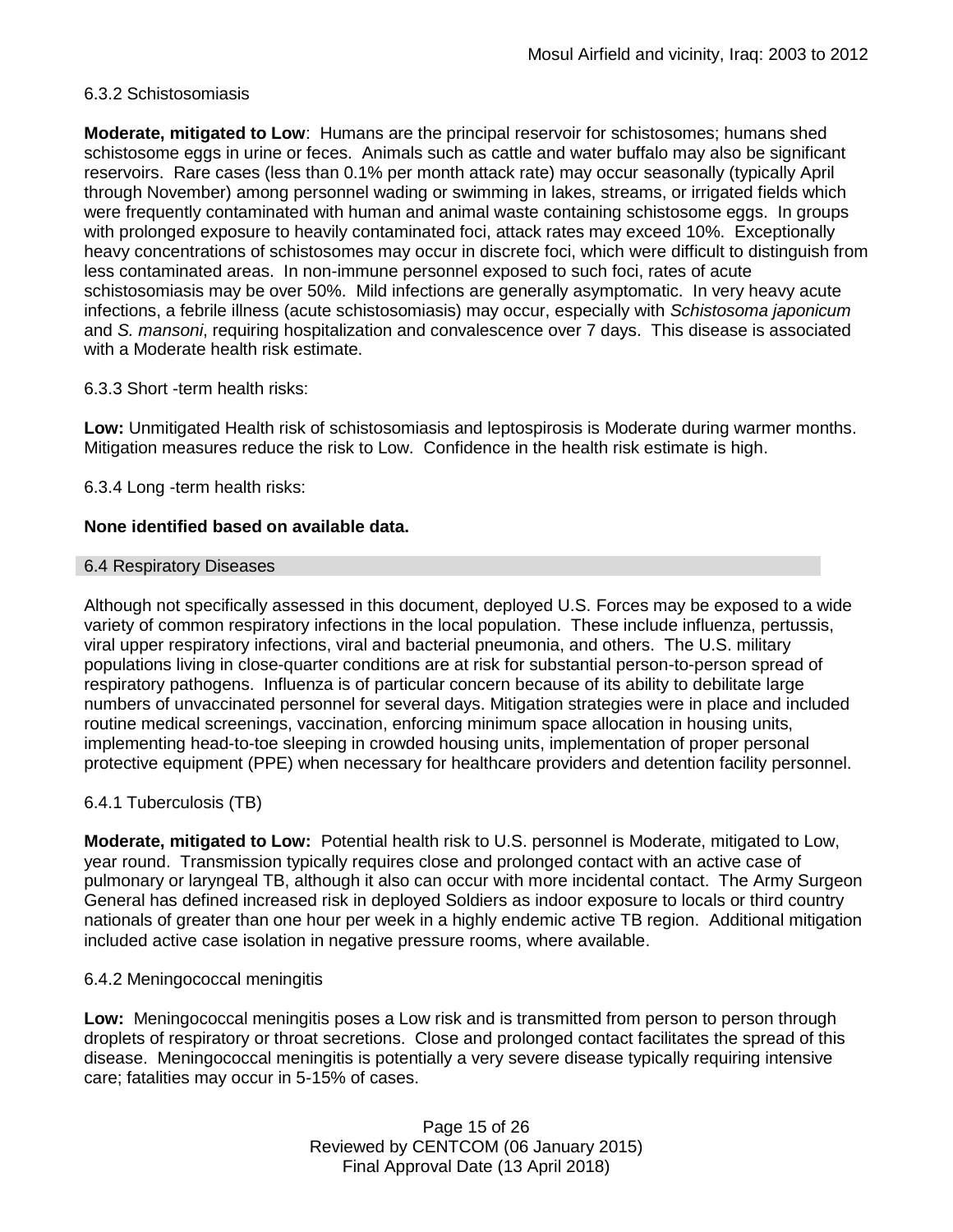## 6.4.3 Short-term health risks:

**Low:** Moderate (TB) to Low (for meningococcal meningitis). Overall risk was reduced to Low with mitigation measures. Confidence in the health risk estimate is high.

6.4.4 Long-term health risks:

**None identified based on available data.** Tuberculosis is evaluated as part of the post deployment health assessment (PDHA). A TB skin test is required post-deployment if potentially exposed and is based upon individual service policies.

#### 6.5 Animal-Contact Diseases

## 6.5.1 Rabies

**Moderate, mitigated to Low:** Rabies posed a year-round moderate risk. Occurrence in local animals was well above U.S. levels due to the lack of organized control programs. Dogs were the primary reservoir of rabies in Iraq, and a frequent source of human exposure. In June 2008, the New Jersey Health department in The United States reported a confirmed case of rabies in a mixed-breed dog recently imported from Iraq. Rabies is transmitted by exposure to the virus-laden saliva of an infected animal, typically through bites, but could occur from scratches contaminated with the saliva. No cases of rabies acquired in Iraq have been identified in U.S. Service members to date. The vast majority (>99%) of persons who develop rabies disease will do so within a year after a risk exposure, there have been rare reports of individuals presenting with rabies disease up to six years or more after their last known risk exposure. Mitigation strategies included command emphasis of CENTCOM GO 1B, reduction of animal habitats, active pest management programs, and timely treatment of feral animal scratches/bites.

#### 6.5.2 Anthrax

**Low:** Anthrax cases are rare in indigenous personnel, and pose a Low risk to U.S. personnel. Anthrax is a naturally occurring infection; cutaneous anthrax is transmitted by direct contact with infected animals or carcasses, including hides. Eating undercooked infected meat may result in contracting gastrointestinal anthrax. Pulmonary anthrax is contracted through inhalation of spores and is extremely rare. Mitigation measures included consuming approved food sources, proper food preparation and cooking temperatures, avoidance of animals and farms, dust abatement when working in these areas, vaccinations, and proper PPE for personnel working with animals.

#### 6.5.3 Q-Fever

**Moderate, mitigated to Low:** Potential health risk to U.S. personnel is Moderate, but mitigated to Low, year round. Rare cases are possible among personnel exposed to aerosols from infected animals, with clusters of cases possible in some situations. Significant outbreaks (affecting 1-50%) can occur in personnel with heavy exposure to barnyards or other areas where animals are kept. Unpasteurized milk may also transmit infection. The primary route of exposure is respiratory, with an infectious dose as low as a single organism. Incidence could result in debilitating febrile illness, sometimes presenting as pneumonia, typically requiring 1 to 7 days of inpatient care followed by return to duty. Mitigation strategies in place as listed in paragraph 6.5.2 except for vaccinations.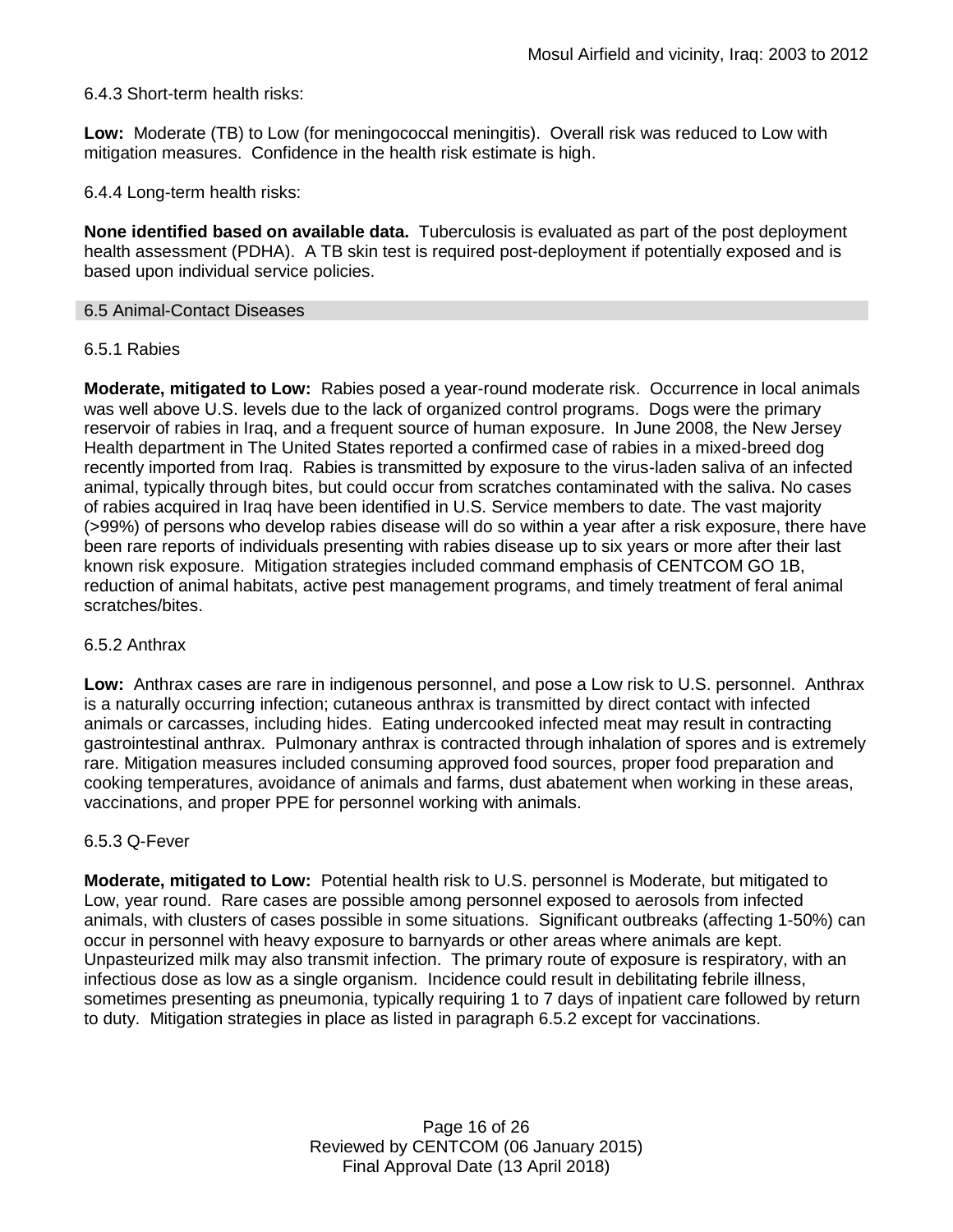## 6.5.4 H5N1 avian influenza

**Low:** Potential health risk to U.S. personnel is Low. Although H5N1 avian influenza (AI) is easily transmitted among birds, bird-to-human transmission is extremely inefficient. Human-to-human transmission appears to be exceedingly rare, even with relatively close contact. Extremely rare cases (less than 0.01% per month attack rate) could occur. Incidence could result in very severe illness with fatality rate higher than 50 percent in symptomatic cases. Mitigation strategies included avoidance of birds/poultry and proper cooking temperatures for poultry products.

## 6.5.5 Short-term health risks:

**Low:** The short-term unmitigated risk is Moderate for rabies, and Q-fever, to Low for anthrax, and H5N1 avian influenza. Mitigation measures reduced the overall risk to Low.Confidence in risk estimate is high.

6.5.6 Long-term health risks:

**Low:** A Low long-term risk exists for rabies because, in rare cases, the incubation period for rabies can be several years.

#### **7 Venomous Animal/Insect**

All information was taken directly from the Clinical Toxinology Resources web site from the University of Adelaide, Australia (Reference 2). The species listed below have home ranges that overlap the location of Mosul Airfield and vicinity, and may present a health risk if they are encountered by personnel. See Section 9 for more information about pesticides and pest control measures.

7.1 Spiders

 *Latrodectus pallidus*: Clinical effects uncertain, but related to medically important species, therefore major envenoming cannot be excluded.

## 7.2 Scorpions

 *Androctonus crassicauda (black scorpion): Severe envenoming possible and potentially lethal, however most stings cause only severe local pain.* 

 *Buthacus leptochelys*, *Buthacus macrocentrus*, *Compsobuthus werneri Odontobuthus doriae*, and *Orthochirus scrobiculosus*: Clinical effects unknown; there are a number of dangerous Buthid scorpions, but ther are also some known to cause minimal effects only. Without clinical data it is unclear where this species fits within that spectrum.

- *Scorpio maurus*: Mild envenoming only, not likely to prove lethal.
- *Hemiscorpius lepturus*: Severe envenoming possible, potentially lethal.

 *Hottentotta saulcyi*, *Hottentotta scaber*, and *Hottentotta schach*: Moderate envenoming possible but unlikely to prove lethal.

> Page 17 of 26 Reviewed by CENTCOM (06 January 2015) Final Approval Date (13 April 2018)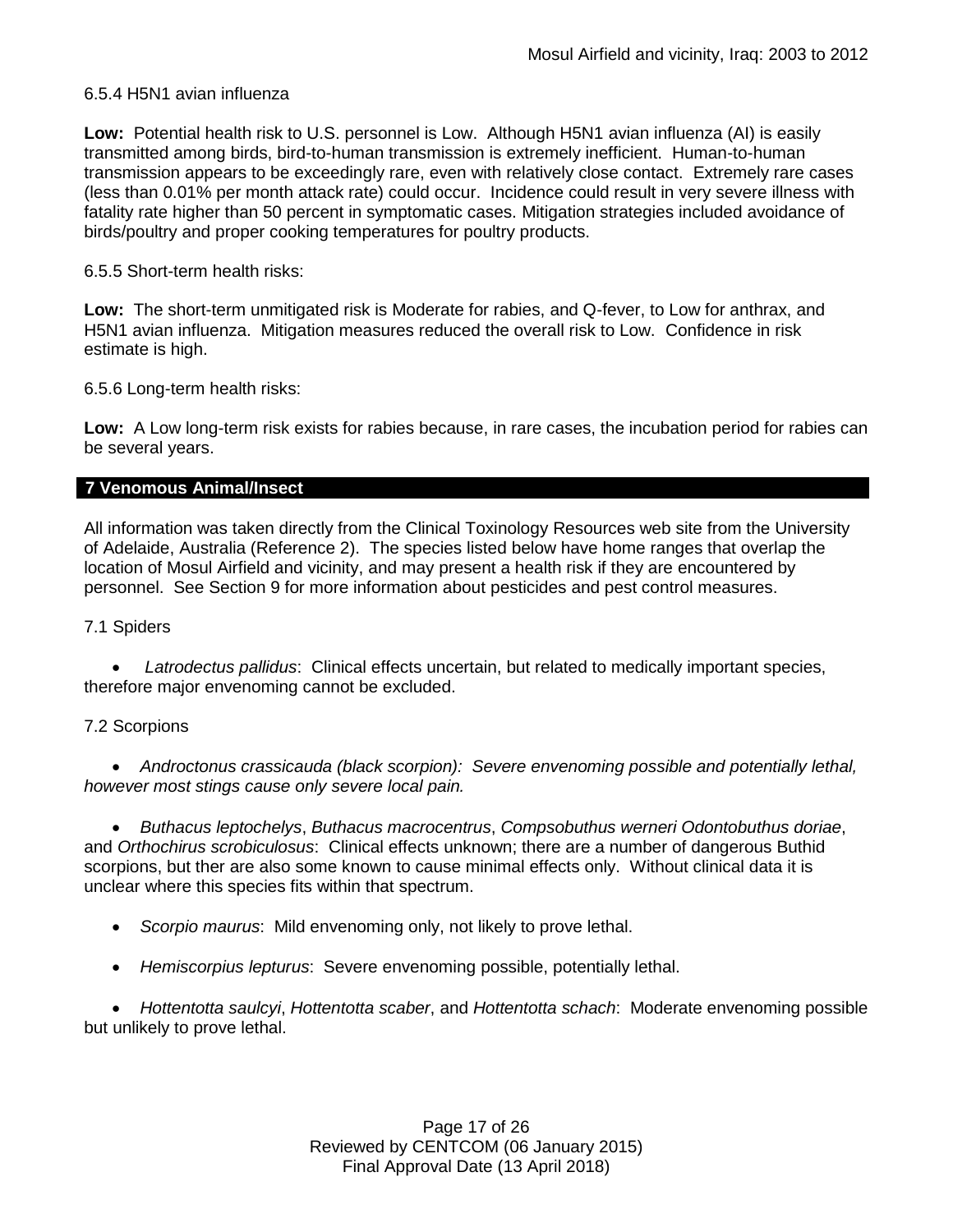## 7.3 Snakes

 *Hemorrhois ravergieri*, *Psammophis schokari*, *Pseudocyclophis persicus*, and *Telescopus fallax*: Clinical effects unknown, but unlikely to cause significant envenoming.

 *Macrovipera lebetina* subspecies e*uphratica* and subspecies *obtusa, and Vipera albicornuta*: Severe envenoming possible, potentially lethal.

 *Platyceps rhodorachis* and *Psammophis lineolatus*: Mild envenoming only, not likely to prove lethal.

 *Walterinnesia aegyptia*: Clinical effects unknown, but potentially lethal envenoming, though unlikely, cannot be excluded.

7.4 Short-term health risk:

**Low:** If encountered, effects of venom vary with species from mild localized envenoming (e.g. *P. lineolatus*) to potentially lethal effects (e.g., *V. albicornuta*). See effects of venom above. Mitigation strategies included avoiding contact, proper wear of uniform (especially footwear), and timely medical treatment. Confidence in the health risk estimate is low (Reference 9, Table 3-6).

7.5 Long-term health risk:

## **None identified.**

## **8 Heat/Cold Stress**

#### 8.1 Heat

Summer (June - September) monthly mean daily maximum temperatures range from 78 degrees Fahrenheit (°F) to 89 °F based on historical climatological data. The health risk of heat stress/injury based on temperatures alone is Low (< 78 °F) from September – May, Moderate (78-81.9°F) in June, high (82-87.9°F) in July, and extremely high (≥ 88°F) in August. However, work intensity and clothing/equipment worn pose greater health risk of heat stress/injury than environmental factors alone (Reference 6). Managing risk of hot weather operations included monitoring work/rest periods, proper hydration, and taking individual risk factors (e.g. acclimation, weight, and physical conditioning) into consideration. Risk of heat stress/injury was reduced with preventive measures

## 8.1.1 Short-term health risk:

**Low to Extremely High, mitigated to Low:** The risk of heat injury was reduced to low through preventive measures such as work/rest cycles, proper hydration and nutrition, and monitoring Wet Bulb Globe Temperature (WBGT). Risk of heat injury in unacclimatized or susceptible populations (older, previous history of heat injury, poor physical condition, underlying medical/health conditions), and those under operational constraints (equipment, PPE, vehicles) is Extremely High in August, High in July, Moderate in June, and Low from September to May. Confidence in the health risk estimate is low (Reference 9, Table 3-6).

8.1.2 Long-term health risk:

**Low:** The long-term risk is Low. However, the risk may be greater for certain susceptible persons– those older (i.e., greater than 45 years), in lesser physical shape, or with underlying medical/health

Page 18 of 26 Reviewed by CENTCOM (06 January 2015) Final Approval Date (13 April 2018)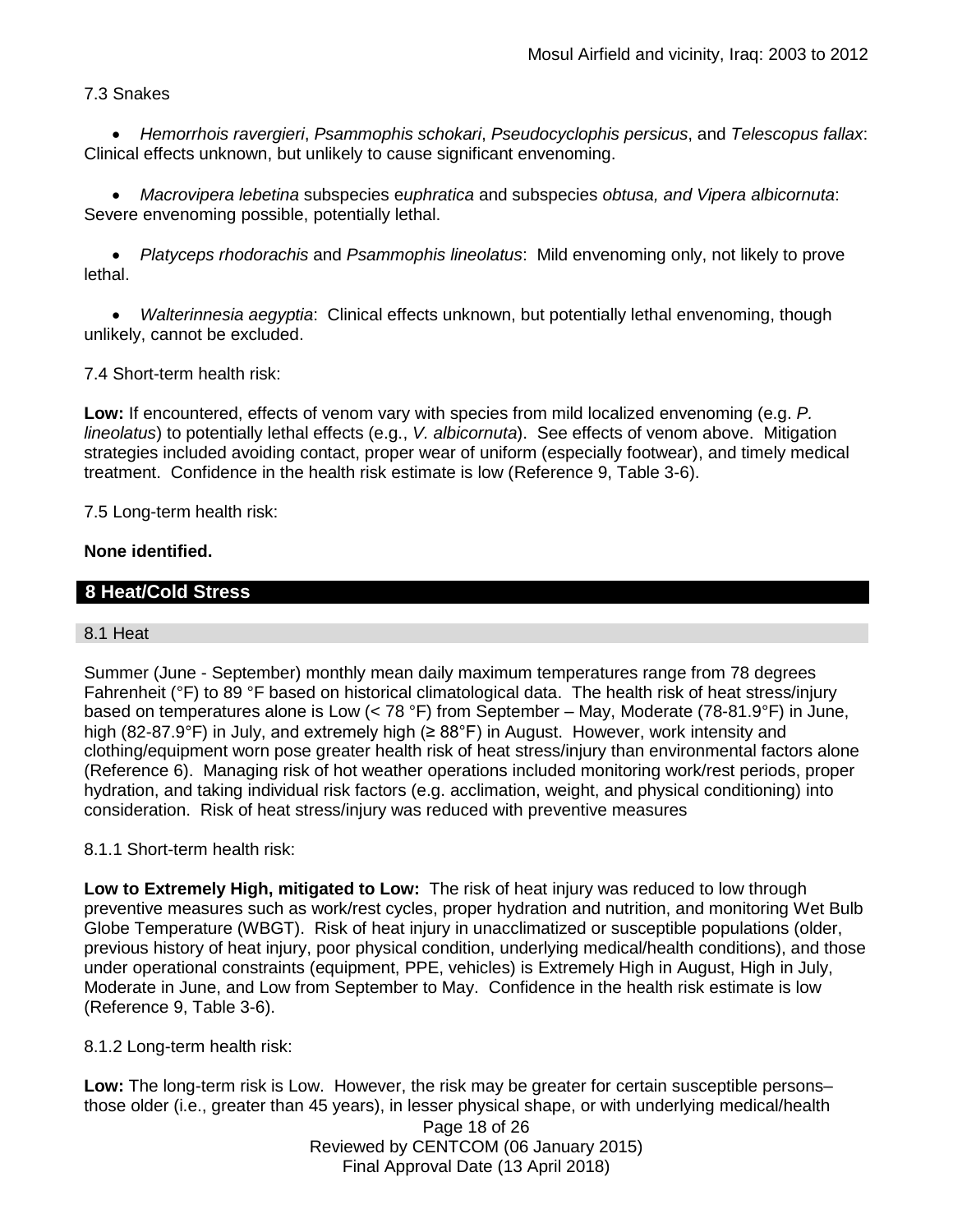conditions. Long-term health implications from heat injuries are rare but may occur, especially from more serious injuries such as heat stroke. It is possible that high heat in conjunction with various chemical exposures may increase long-term health risks, though specific scientific evidence is not conclusive. Confidence in these risk estimates is medium (Reference 9, Table 3-6).

#### 8.2 Cold

8.2.1 Short-term health risks:

Winter (December - March) mean daily minimum temperatures range from 19 °F to 27 °F based on historical climatological data. Because even on warm days a significant drop in temperature after sunset by as much as 40 °F can occur, there is a risk of cold stress/injury. The risk assessment for Non-Freezing Cold Injuries (NFCI), such as chilblain, trench foot, and hypothermia, is Low based on historical temperature and precipitation data. Frostbite is unlikely to occur because temperatures rarely drop below freezing. However, personnel may encounter significantly lower temperatures during field operations at higher altitudes. As with heat stress/injuries, cold stress/injuries are largely dependent on operational and individual factors instead of environmental factors alone.

**Low:** The health risk of cold injury is Low. Confidence in the health risk estimate is medium.

8.2.2 Long-term health risk:

**Low:** The health risk of cold injury is Low. Confidence in the health risk estimate is high.

## **9 Noise**

#### 9.1 Continuous

The major source of continuous environmental noise is aircraft operations at the airfield. Concrete T-Walls are in place in most locations surrounding the airfield to protect billeting areas that can provide an acoustical barrier to deflect the sound pressure generated from aircraft operations. Environmental noise from stand-alone generators in the proximity of the billeting area have some form of an acoustical barrier, absorption, damping, and/or vibration isolation material to minimize the noise in both working and living areas. Continuous noise has the potential to impact sleep quality, however insufficient information exists to assess the level of risk.

9.1.1 Short and long-term health risks:

**Not evaluated.** No available continuous noise evaluation information. No identified health risks.

#### 9.2 Impulse

No specific hazard sources were documented in the DOEHRS or MESL from the 7 May 2003 through 10 April 2012 timeframe.

9.2.1 Short-term and Long-term health risks:

#### **Not evaluated.**

## **10 Unique Incidents/Concerns**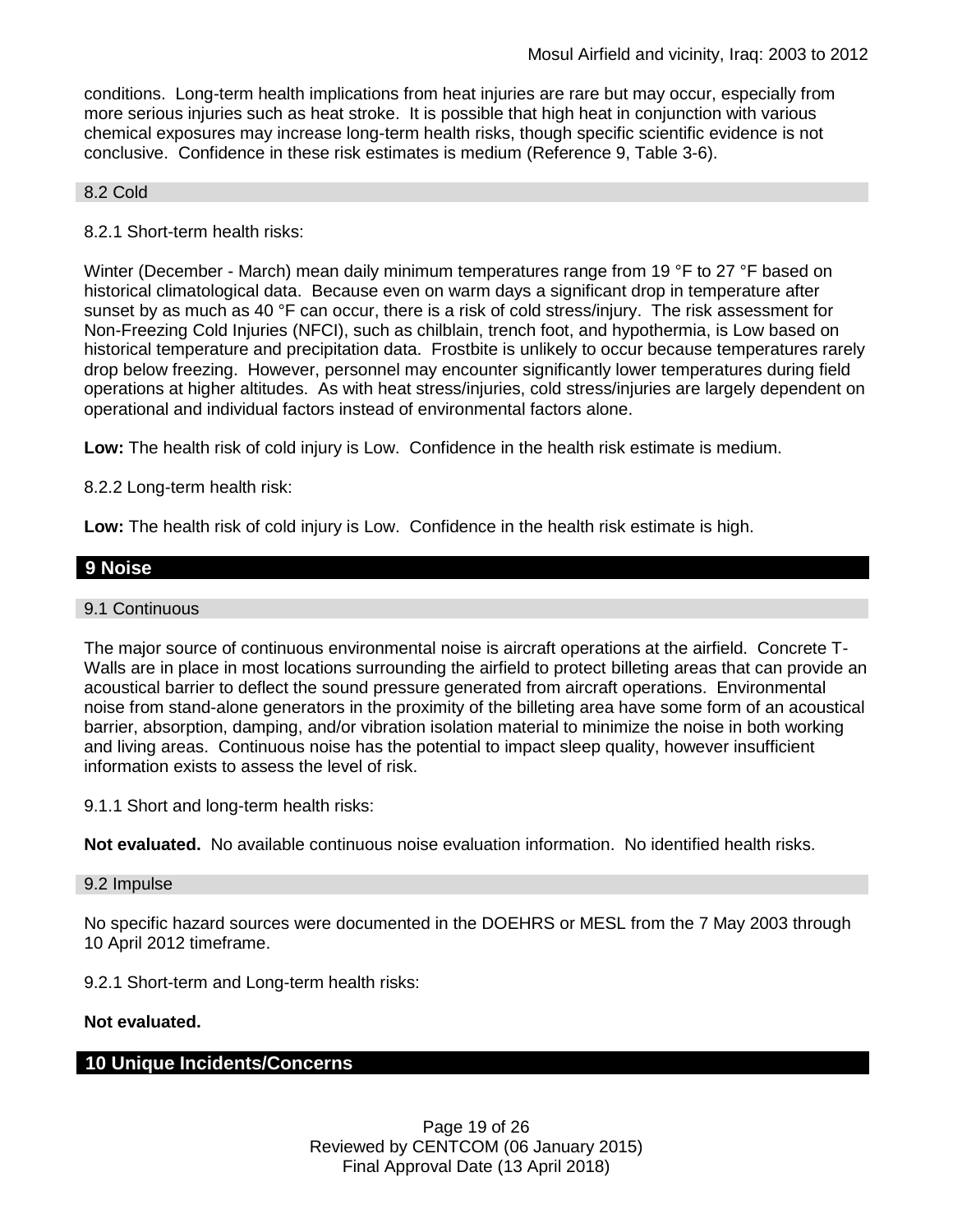## 10.1 Potential environmental contamination sources

DoD personnel are exposed to various chemical, physical, ergonomic, and biological hazards in the course of performing their mission. These types of hazards depend on the mission of the unit and the operations and tasks which the personnel are required to perform to complete their mission. The health risk associated with these hazards depends on a number of elements including what materials are used, how long the exposure last, what is done to the material, the environment where the task or operation is performed, and what controls are used. The hazards can include exposures to heavy metal particulates (e.g., lead, cadmium, manganese, chromium, and iron oxide), solvents, fuels, oils, and gases (e.g., carbon monoxide, carbon dioxide, oxides of nitrogen, and oxides of sulfur). Most of these exposures occur when performing maintenance task such as painting, grinding, welding, engine repair, or movement through contaminated areas. Exposures to these occupational hazards can occur through inhalation (air), skin contact, or ingestion; however exposures through air are generally associated with the highest health risk.

## 10.2 Waste Sites/Waste Disposal

10.2.1 Solid wastes, when stored improperly, provide harborage and food sources for filth flies and rodents. Quantitative information about solid waste management was unavailable. However, it was reported that dumpsters needed to be cleaned to reduce the number of flies and the dining hall had two solid waste deficiencies (uncovered trash receptacles and cardboard boxes were used as trash receptacles at the food lines).

10.2.2 Short-term and long-term risk:Unknown. Although improper solid waste storage issues were observed, there is no further data with which to assess risk levels.

#### 10.3 Fuel/petroleum products/industrial chemical spills

#### 10.3.1 Camp Marez

Spills were visibly noticeable at the Camp Marez storage facility and created a potential complete exposure pathway to personnel working at the location and personnel down gradient from the site. Spills were observed during petroleum, oil, and lubricants (POL) operations and discharge of POL contaminated water from secondary containment onto the surface is the current practice. This creates a potentially complete exposure pathway to personnel working at the fuel farm, personnel conducting refuel operations, and personnel down gradient of the site.

#### 10.3.2 Camp Diamondback

There was no evidence of damaged electrical substations on Camp Diamondback or areas on the site that stored polychlorinated biphenyls.

#### 10.3.3 Camp Courage

The hazardous waste and hazardous material storage facility at Camp Courage provides sufficient cover and secondary containment of the stored containers.

10.3.4 Short-term and Long-term risks: Unknown. Although spills were observed there is no further data with which to assess risk levels.

#### 10.4 Pesticides/Pest Control:

The health risk of exposure to pesticide residues is considered within the framework of typical residential exposure scenarios, based on the types of equipment, techniques, and pesticide products that have been employed, such as enclosed bait stations for rodenticides, various handheld equipment

> Page 20 of 26 Reviewed by CENTCOM (06 January 2015) Final Approval Date (13 April 2018)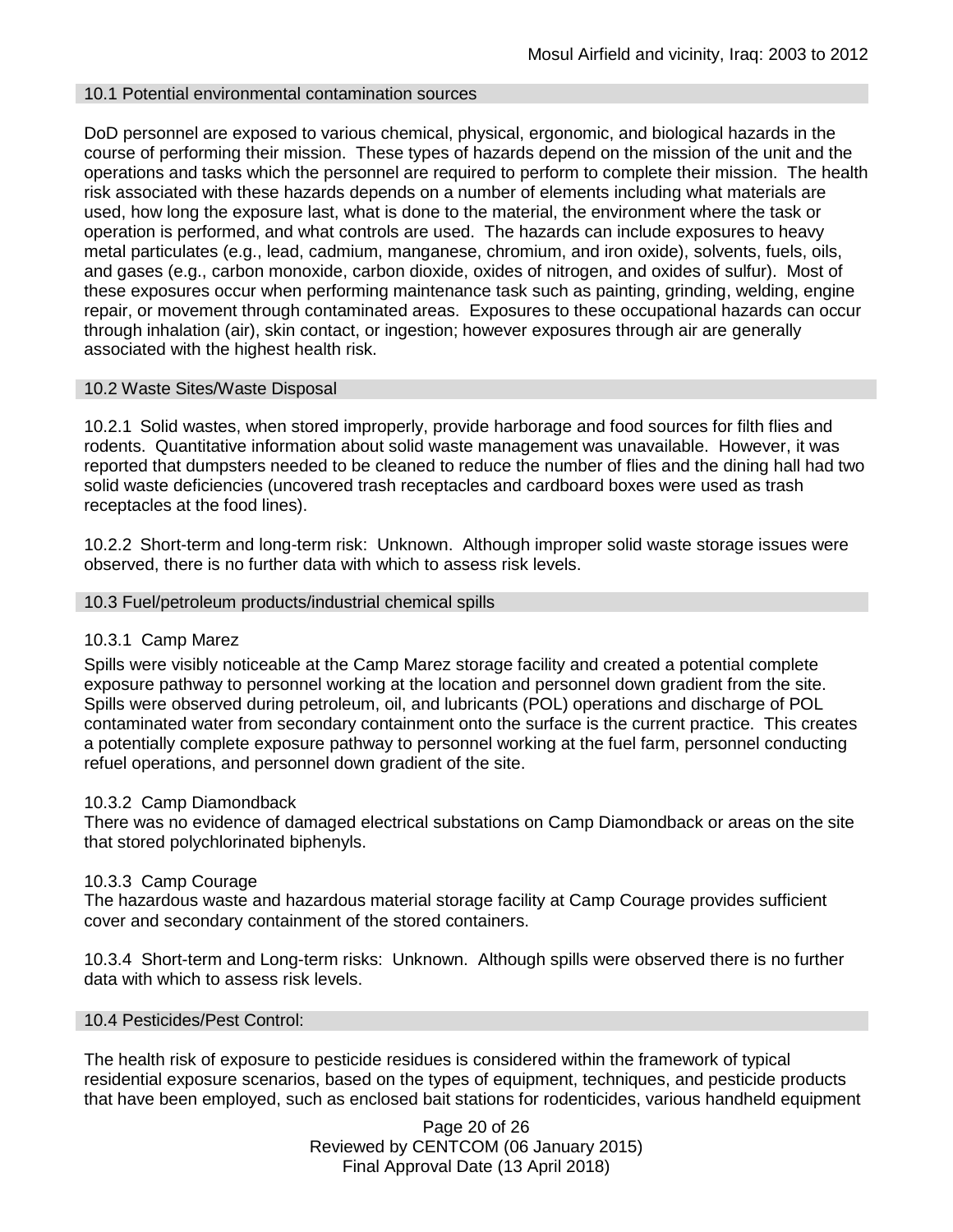for spot treatments of insecticides and herbicides, and a number of ready-to-use (RTU) methods such as aerosol cans and baits. The control of rodents required the majority of pest management inputs, with the acutely toxic rodenticides staged as solid formulation lethal baits placed in tamper-resistant bait stations indoors and outdoors throughout cantonment areas. Nuisance insects, including biting and stinging insects such as bees, wasps, and ants, also required significant pest management inputs. Use of pesticides targeting against these pests generally involved selection of compounds with low mammalian toxicity and short-term residual using pinpoint rather than broadcast application techniques. Monthly pesticide application reports in the MESL data portal for list the usage of pesticides on the sites. For each pesticide product applied during this period, the EPA approved label has been archived, providing a framework on how each pesticide was handled and applied (see below).

## 10.4.1 Rodenticides

Bifenthrin, brodifacoum, bromadiolone, difenacoum, diphacinone, hydramethylnon, n-ethyl perfluorooctanesulfonamide, polybutylenes, polyisobutylenes were used to control rodents.

## 10.4.2 Insecticides

Insecticides used to control ants, beetles, bees, chiggers, cockroaches, crickets, fleas, flies, gnats, grasshoppers, hornets, mosquito larva, mosquitos, moths, sand flies, scorpions, silverfish, SPIDERS, termites, ticks, wasps, and weevils included: (S)-methoprene, amidinohydrazone, *Bacillus thuringiensis* subspecies israelensis, bifenthrin, boric acid, brodifacoum, bromadiolone, carbaryl, cypermethrin, deltamethrin, d-trans allethrin, fipronil, hydramethylnon, imidacloprid, lambda-cyhalothrin, methomyl, nithiazine, permethrin, phenothrin, piperonyl butoxide, polybutylenes, polyisobutylenes, pyrethrins, resmerithrin , ß-cyfluthrin, trimethlamine, Z-9 tricosene.

## 10.4.2 Herbicides

Glyphosate was used to control weeds.

10.4.3 Short-term and Long-term health risks

No specific hazard sources were documented in DOEHRS or MESL data portal from 7 May 2003 through 10 April 2012.

#### 10.5 Asbestos

No specific hazard sources were documented in DOEHRS or MESL data portal from 7 May 2003 through 10 April 2012.

## 10.6 Lead Based Paint

No specific hazard sources were documented in DOEHRS or MESL data portal from 7 May 2003 through 10 April 2012.

#### 10.7 Burn Pit

While not specific to Mosul Airfield and vicinity, the consolidated epidemiological and environmental sampling and studies on burn pits that have been conducted as of the date of this publication have been unable to determine whether an association does or does not exist between exposures to emissions from the burn pits and long-term health effects (Reference 7). The committee's review of the literature and the data suggests that service in Iraq or Afghanistan (i.e., a broader consideration of air

> Page 21 of 26 Reviewed by CENTCOM (06 January 2015) Final Approval Date (13 April 2018)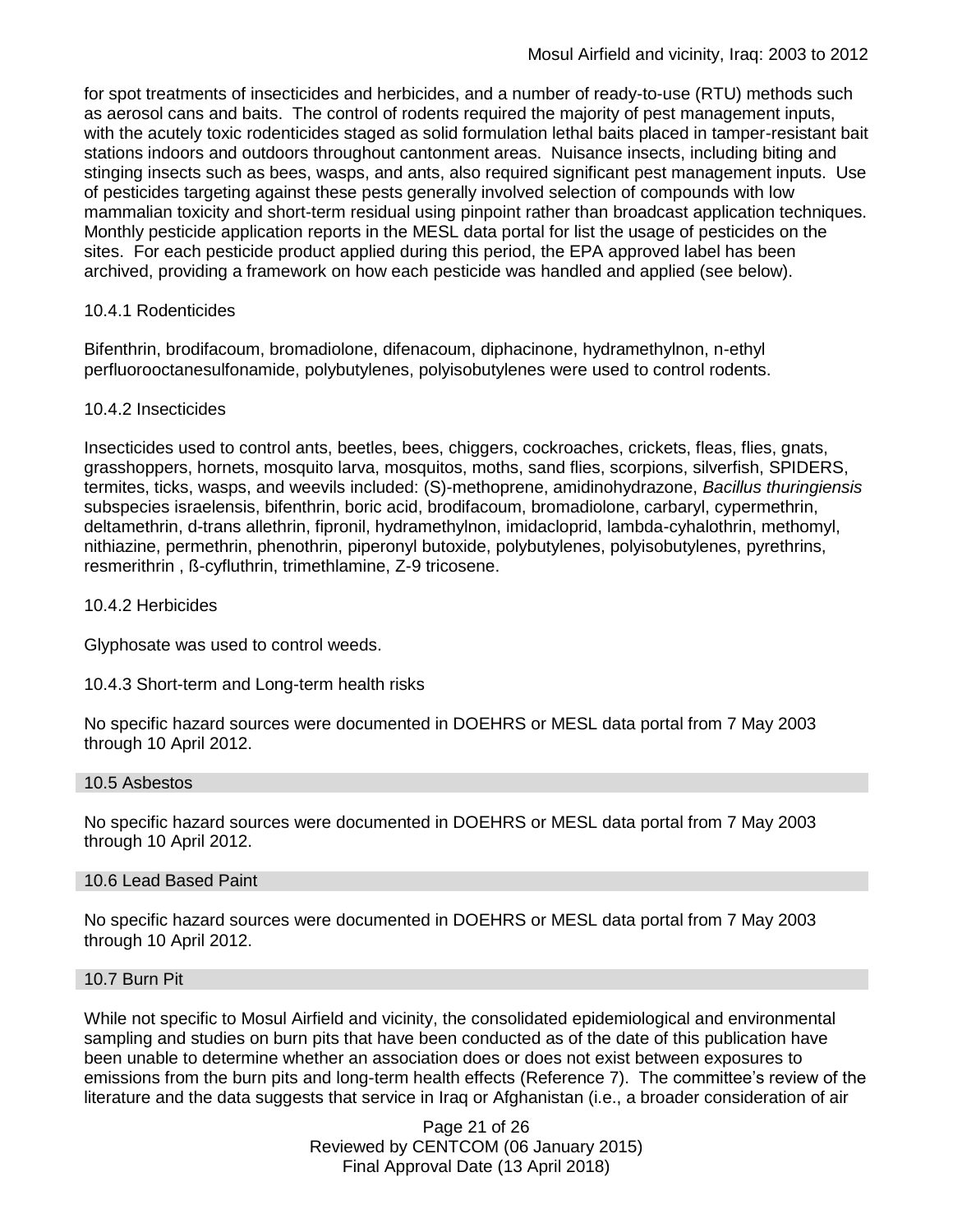pollution than exposure only to burn pit emissions) may be associated with long-term health effects, particularly in susceptible (e.g., those who have asthma) or highly exposed subpopulations, such as those who worked at the burn pit. Such health effects would be due mainly to high ambient concentrations of PM from both natural and anthropogenic sources, including military sources. If that broader exposure to air pollution turns out to be relevant, potentially related health effects of concern are respiratory and cardiovascular effects and cancer. Susceptibility to the PM health effects could be exacerbated by other exposures, such as stress, smoking, local climatic conditions, and co-exposures to other chemicals that affect the same biologic or chemical processes. Individually, the chemicals measured at burn pit sites in the study were generally below concentrations of health concern for general populations in the United States. However, the possibility of exposure to mixtures of the chemicals raises the potential for health outcomes associated with cumulative exposure to combinations of the constituents of burn pit emissions and emissions from other sources.

10.7.1 PM<sub>10</sub>

10.7.1.1 Exposure Guidelines:

Short Term (24-hour)  $PM_{10}$  ( $\mu$ g/m<sup>3</sup>):

- 
- $\bullet$  Marginal MEG = 420
- Critical MEG  $= 600$

10.7.1.2 Sample data/Notes:

A total of three valid  $PM_{10}$  air samples were collected in 2010. The samples were collected in the same 24-hour period for a PM<sub>10</sub> concentration of 74  $\mu$ g/m<sup>3</sup>. PM<sub>10</sub> concentrations were not detected above the short-term MEGs.

10.7.1.3 Short-term health risks:

# **None identified based on the available sampling data.**

10.7.1.4 Long-term health risk:

**Not Evaluated-no available health guidelines**. The USEPA has retracted its long-term NAAQS for  $PM_{10}$  due to an inability to clearly link chronic health effects with chronic  $PM_{10}$  exposure levels.

10.7.2 PM<sub>2.5</sub>

10.7.2.1 Exposure Guidelines:

Short Term (24-hour)  $PM<sub>2.5</sub>$  ( $\mu$ g/m<sup>3</sup>):

- 
- Marginal MEG =  $250$   $\bullet$  Marginal MEG =  $65$ .
- Critical MEG  $= 500$

10.7.2.2 Sample data/Notes:

): Long-term (1year)  $PM_{2.5}$  MEGs ( $\mu$ g/m<sup>3</sup>):

- Negligible MEG = 65 Negligible MEG = 15
	-

A total of 11 valid PM<sub>2.5</sub> air samples were collected from 2003 to 2010. The range of 24-hour PM<sub>2.5</sub> concentrations was 71 μg/m<sup>3</sup> – 114 μg/m<sup>3</sup> with an average concentration of 101 μg/m<sup>3</sup>.

> Page 22 of 26 Reviewed by CENTCOM (06 January 2015) Final Approval Date (13 April 2018)

): Long-term PM<sub>10</sub> MEG ( $\mu$ g/m<sup>3</sup>):

• Negligible MEG = 250 **COVERS** Not defined and not available.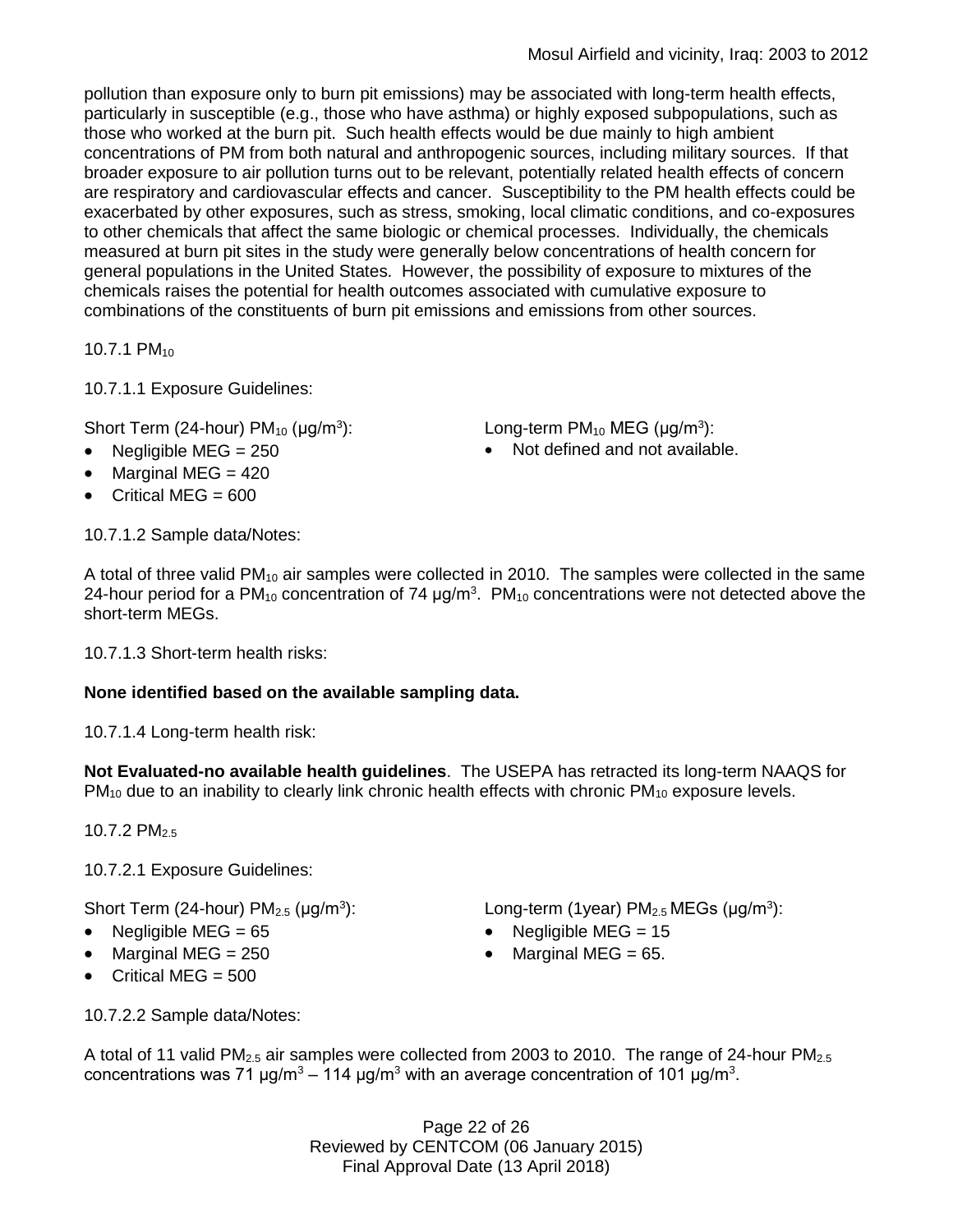10.7.2.3 Short-term and long-term health risks:

Insufficient data were available to characterize risk from  $PM<sub>2.5</sub>$ .

10.7.3 Airborne Metals

10.7.3.1 Sample data/Notes:

A total of six valid PM<sub>10</sub> airborne metal samples and a total of 11 valid PM<sub>2.5</sub> airborne metal samples were collected at Mosul Airfield and vicinity from 17 May 2003 to 6 April 2010. Airborne metals in PM<sub>10</sub> and PM2.5 were not detected above the short-term or long-term MEGs.

10.7.3.2 Short-term and long-term health risks:

## **None identified based on the available sampling data.**

#### 10.8 Al Mishraq Sulfur Fire Incident

In June 2003 a fire accidentally ignited at the Al Mishraq State Sulfur Mine Plant in Iraq, approximately 50 kilometers south of Mosul Airfield. The fire burned for approximately three weeks and satellite imagery showed some limited northerly movement of the smoke plume reaching the Mosul Airfield area. Varying degrees of intermittent exposure could have occurred to personnel at Mosul Airfield. Some anecdotal reports of odors suggest that hydrogen sulfide or sulfur dioxide may have reached the Mosul Airfield area, no field samples were collected from this area. Very high exposures to hydrogen sulfide or sulfur dioxide may cause irritation of the eyes, nose, and throat, and coughing. Such exposures may also cause constrictive bronchiolitis and is considered to be plausibly associated with exposure to the Al Mishraq State sulfur fire event (Reference 18).

10.8.1 PM<sub>10</sub>

10.8.1.1 Exposure Guidelines:

Short Term (24-hour)  $PM_{10}$  ( $\mu$ g/m<sup>3</sup>):

- 
- Marginal MEG = 420
- $\bullet$  Critical MEG = 600

): Long-term PM<sub>10</sub> MEG ( $\mu$ g/m<sup>3</sup>): Negligible  $MEG = 250$  Not defined and not available.

10.8.1.2 Sample data/Notes:

A total of nine valid PM<sub>10</sub> air samples were collected from the Al Mishrag State Sulfur Mine Plant in 2003. The range of 24-hour PM<sub>10</sub> concentrations was 139  $\mu$ g/m<sup>3</sup> – 746  $\mu$ g/m<sup>3</sup> with an average concentration of 279  $\mu$ g/m<sup>3</sup>.

10.8.1.3 Short-term health risks:

Low to High: The short-term PM<sub>10</sub> health risk assessment is Low to High based on average and peak PM<sub>10</sub> sample concentrations, and the likelihood of exposure at these hazard severity levels. Therefore, on typical days, exposure to PM<sub>10</sub> was likely to range between little or no impact on accomplishing the mission. Peak exposures could have occurred, increasing the health risk level (Reference 9, Table 3- 2). Under peak exposures exposure to  $PM_{10}$  significant degradation of mission capabilities in terms of the required mission standard, inability to accomplish all parts of the mission, or inability to complete the mission to standard was expected if hazards occurred during the mission.

> Page 23 of 26 Reviewed by CENTCOM (06 January 2015) Final Approval Date (13 April 2018)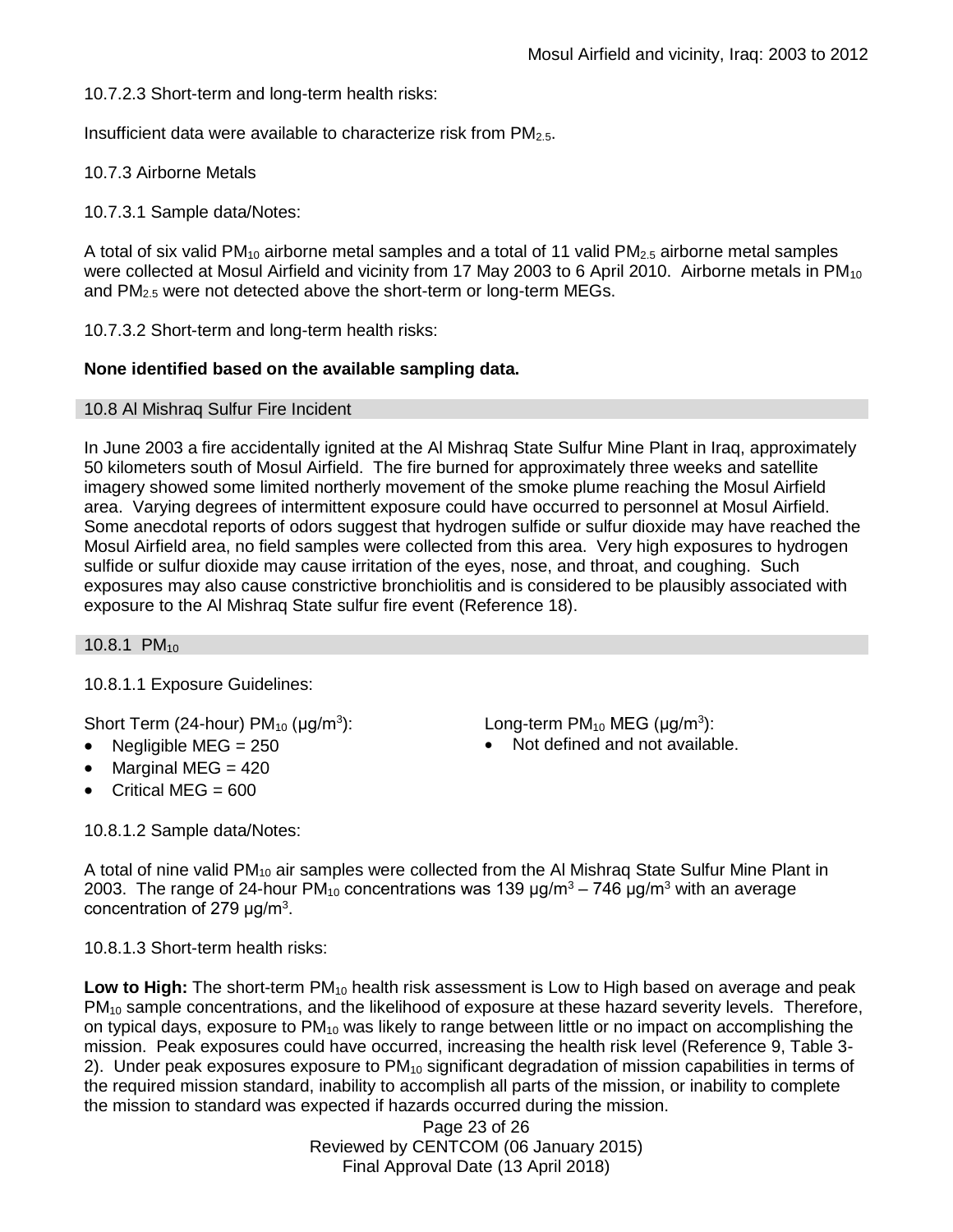Daily average health risk levels for PM<sub>10</sub> show no hazard for 75%, low health risk for 12.5%, and high health risk for 12.5% of the time. Confidence in the short-term PM<sub>10</sub> health risk assessment is low due to the small sample size (Reference 9, Table 3-6).

The hazard severity for average  $PM_{10}$  concentrations in samples was negligible. The results indicate that during exposures at the negligible hazard severity level a few personnel may have experienced notable eye, nose, and throat irritation, however most personnel will experience only mild effects (Reference 9, Table 3-11). Those with a history of asthma or cardiopulmonary disease are expected to experience increased symptoms.

For the highest observed  $PM_{10}$  sample concentration, the hazard severity was critical. During peak exposures at the critical hazard severity level, most if not all personnel were expected to experience very notable eye, nose, and throat irritation and respiratory effects. Visual acuity was expected to be impaired, as is overall aerobic capacity. Some personnel were expected to not be able to perform assigned duties. Some lost duty days were expected (Reference 9, Table 3-11). Those with a history of asthma or cardiopulmonary disease are expected to experience more severe symptoms.

10.8.1.4 Long-term health risk:

**Not Evaluated-no available health guidelines**. The USEPA has retracted its long-term standard (national ambient air quality standards,  $NAAGS$ ) for  $PM_{10}$  due to an inability to clearly link chronic health effects with chronic PM<sub>10</sub> exposure levels.

## 10.8.2 Airborne Metals

10.8.2.1 Sample data/Notes:

A total of 11 valid PM<sub>10</sub> airborne metal samples were collected from the Al Mishrag State Sulfur Mine Plant in 2003. Airborne metals in PM<sub>10</sub> were not detected above the short-term or long-term MEGs.

10.8.2.2 Short-term and long-term health risks:

## **None identified based on the available sampling data.**

#### 10.8.3 PAHs and SVOCs

10.8.3.1 Sample data/Notes:

A total of one valid air sample containing PAHs and SVOCs was collected from the Al Mishraq State Sulfur Mine Plant in 2003. Airborne PAHs and SVOCs were not detected above the short-term MEGs. Long-term MEGs for the analyzed PAH and SVOC pollutants were unavailable.

10.8.3.2 Short-term health risks:

#### **None identified based on the available sampling data.**

10.8.3.3 Long-term health risks:

**Not Evaluated-no available health guidelines**. Long-term MEGs for the analyzed PAH and SVOC pollutants were unavailable.

> Page 24 of 26 Reviewed by CENTCOM (06 January 2015) Final Approval Date (13 April 2018)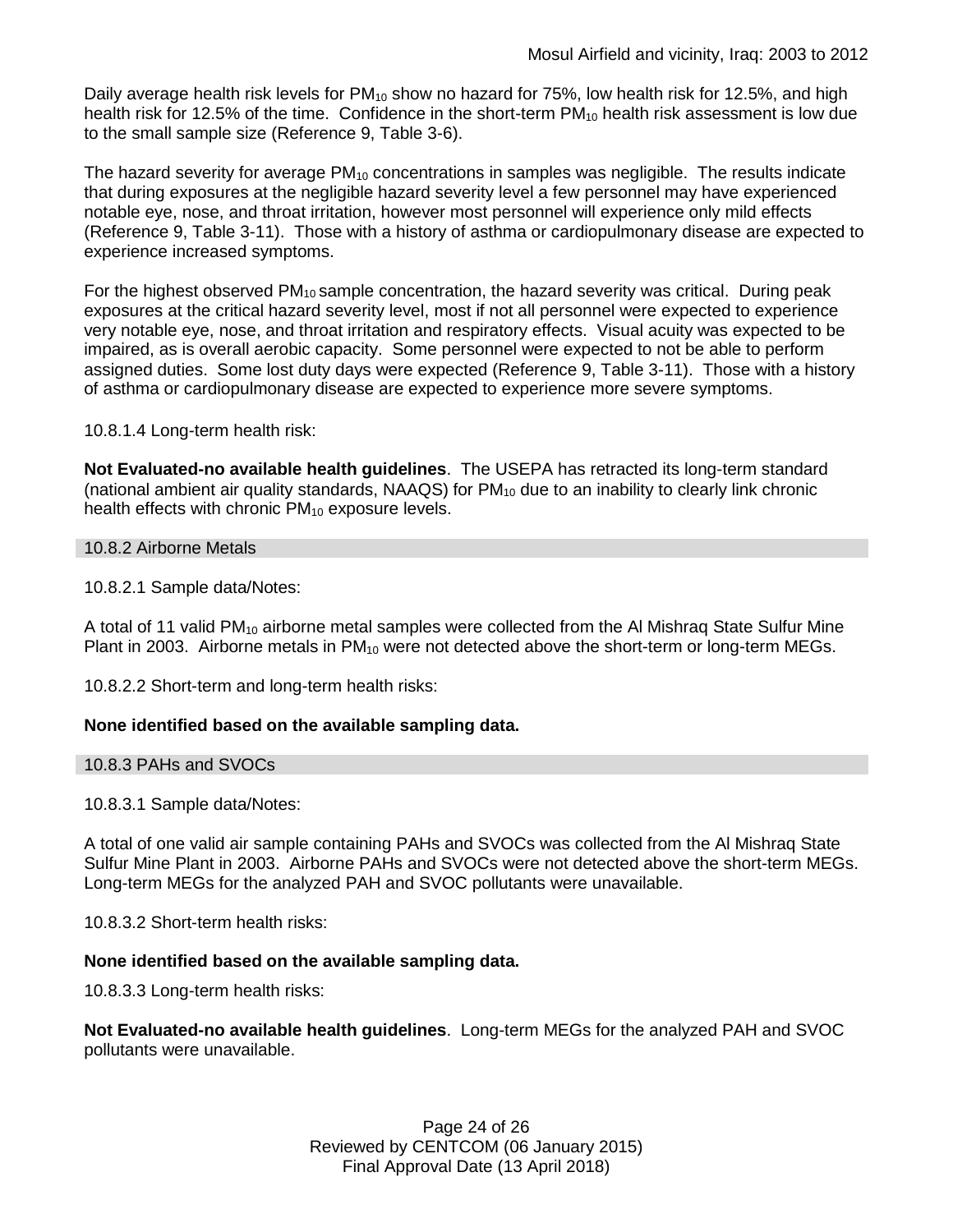## 10.8.4 Soil Samples

#### 10.8.4.1 Sample data/Notes:

A total of three valid surface soil samples were collected from the Al Mishraq State Sulfur Mine Plant in 2003. No parameters exceeded 1-year Negligible MEGs.

10.8.4.2 Short-term health risk:

**Not an identified source of health risk**. Currently, sampling data for soil are not evaluated for short term (acute) health risks**.**

10.8.4.3 Long-term health risk:

**None identified based on available sample data.** No parameters exceeded 1-year Negligible MEGs.

#### 10.9 1/24 BN SBCT Health and Environmental Exposure Concerns

Multiple members of the 1/24 BN SBCT reported a variety of health conditions that included liver cancer, lymphoma, Crohn's disease, and undiagnosed symptoms and health concerns. The USAPHC engaged in fact finding for areas of exposure and potential health implications. Little objective information was available regarding potential exposures and limited environmental monitoring was conducted. Health effects reported by Unit members did not have clear associations with potential exposures that were identified by the Unit. While available data were limited, long-term health effects were not expected based on the information available. Additionally, a disease cluster was not evident (Reference 20).

## **11 References**

- 1. Casarett and Doull's Toxicology: the Basic Science of Poisons, Chapter 2- Principles of Toxicology; Fifth Edition, McGraw Hill, New York.
- 2. Clinical Toxinology Resources: [http://www.toxinology.com/.](http://www.toxinology.com/) University of Adelaide, Australia.
- 3. Defense Occupational and Environmental Health Readiness System (referred to as the DOEHRS-EH Module) at https://doehrs-ih.csd.disa.mil/Doehrs/. Department of Defense (DoD) Instruction 6490.03, *Deployment Health*, 2006.
- 4. DoDI 6055.05, Occupational and Environmental Health, 2008.
- 5. DoD MESL Data Portal: https://mesl.apgea.army.mil/mesl/.Some of the data and reports used may be classified or otherwise have some restricted distribution.
- 6. Goldman RF. 2001. Introduction to heat-related problems in military operations. *In*: Textbook of military medicine: medical aspects of harsh environments Vol. 1, Pandolf KB, and Burr RE (Eds.), Office of the Surgeon General, Department of the Army, Washington DC.
- 7. IOM (Institute of Medicine). 2011*.* Long-term health consequences of exposure to burn pits in Iraq and Afghanistan*.* Washington, DC: The National Academies Press.
- 8. Joint Staff Memorandum (MCM) 0017-12, Procedures for Deployment Health Surveillance, 2012.

Page 25 of 26 Reviewed by CENTCOM (06 January 2015) Final Approval Date (13 April 2018)